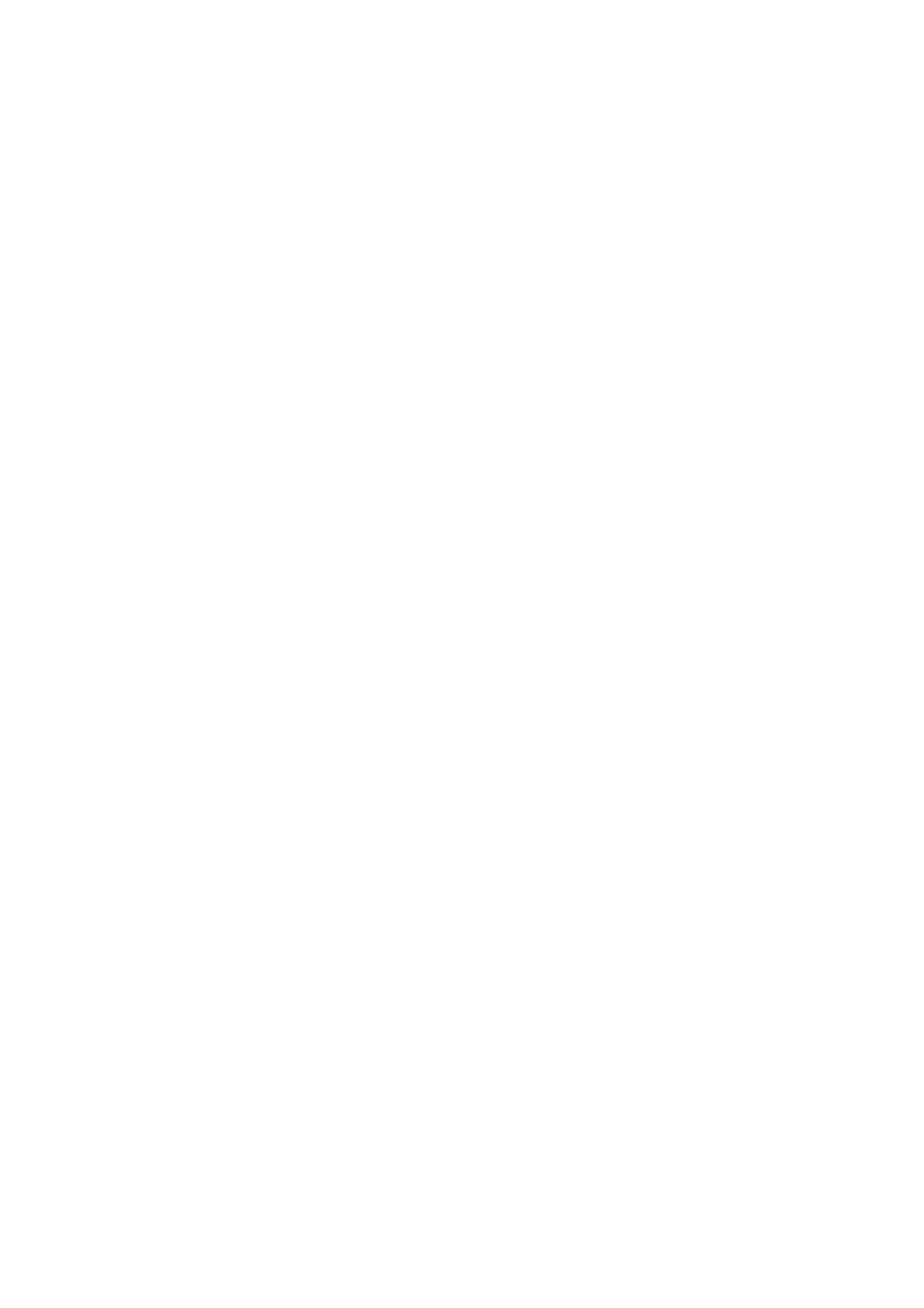

CeFiMS Discussion Papers

Published by **Centre for Financial and Management Studies** at SOAS, the University of London.

Please address comments to:

The Editor CeFiMS Discussion Papers Centre for Financial and Management Studies SOAS Thornaugh Street London WC1H 0XG United Kingdom

Telephone: 44 207 898 4050

Fax: 44 207 898 4089

E-mail: cefims@soas.ac.uk

Or e-mail the correspondent author directly:

fabrizio.adriani@uniroma2.it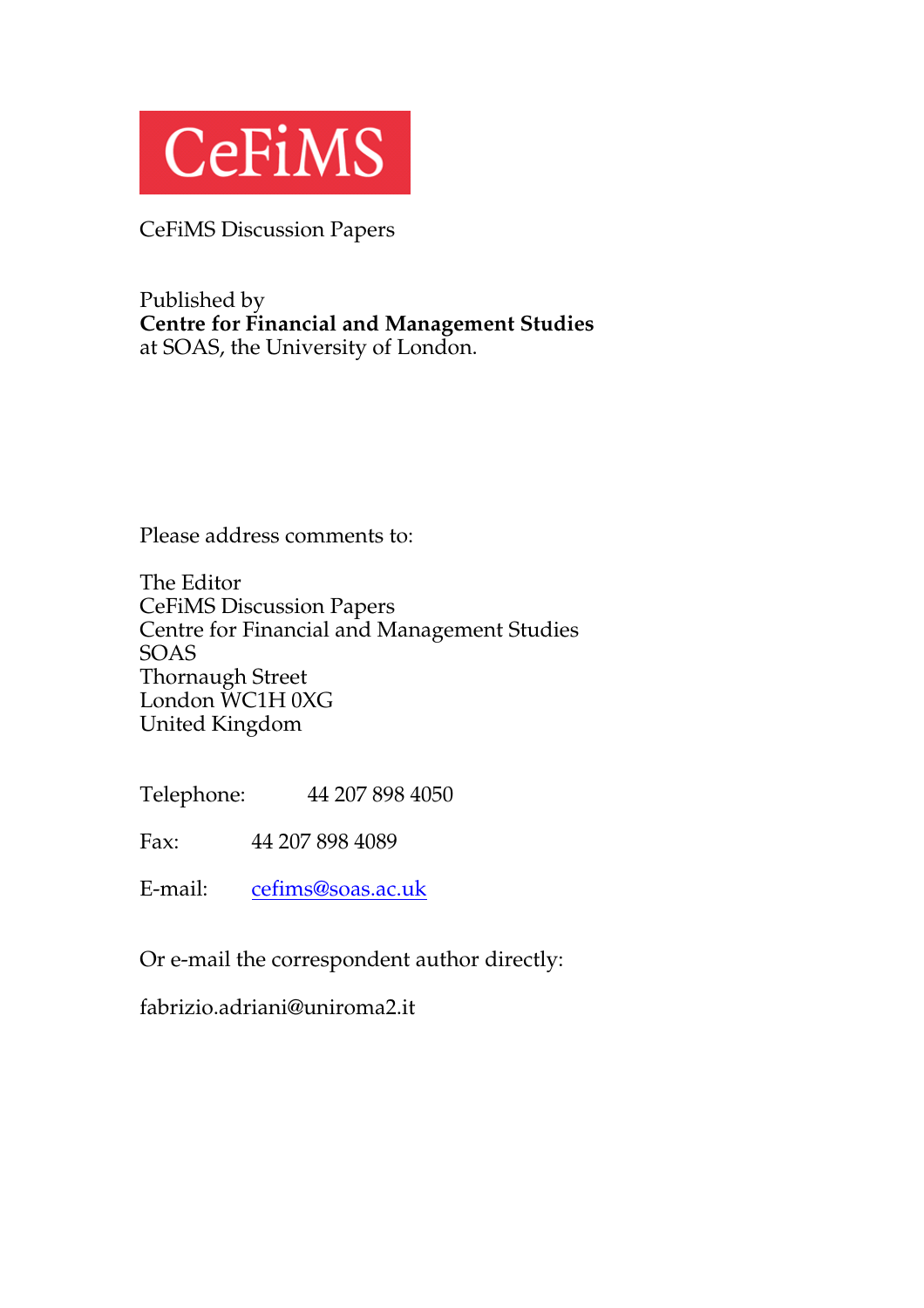For copies of current and recent Discussion Papers, contact:

*The Editor* **CeFiMS Discussion Papers Centre for Financial and Management Studies Thornhaugh Street, London WC1H 0XG United Kingdom**

**2001**

- **DP09** Bassam Fattouh *Determinants of Banks' Location in the World's Major Financial Centres*
- **DP10** Panicos O. Demetriades, Bassam Fattouh *Unproductive' Credit and the South Korean Crisis*
- **DP11** Philip Arestis, Andrea Cipollini, Bassam Fattouh *Threshold Effects in the US Budget Deficit*
- **DP12** Panicos O. Demetriades, Bassam Fattouh, Kalvinder Shields *Financial Liberalisation and the Evolution of Banking and Financial Risks: the Case of South Korea*
- **DP13** Christopher Howe *Development and International Economic Integration: Is China Ready? Some Ideological, Industrial and Regional Considerations*
- **DP14** Konstantinos Loizos, John Thompson *The Demand for Money in Greece: 1962 to 1998*
- **DP15** Luca G. Deidda *Financial Institutions' Expertise and Growth Effects of Financial Liberalisation*
- **DP16** Luca G. Deidda, Bassam Fattouh *Non linearity between Finance and Growth*
- **DP17** Luca G Deidda *On the Growth Effects of Endogenous Financial Development*
- **DP18** Anja Nagel *The Role of Financial Sector Dynamics in Thailand 's 1997 Currency Crisis*
- **DP19** Bassam Fattouh, Pasquale Scaramozzino, Laurence Harris *Capital Structure in South Korea: A Quantile Regression Approach*
- **DP20** Giancarlo Marini, Giovanni Piersanti *Fiscal Deficits and Currency Crises*
- **2002**
- **DP21** Atsushi Tokuda **The Origin of the Corporation in Meiji Japan**
- **DP22** Luca Deidda & Bassam Fattouh *Concentration in the Banking Industry and Economic Growth*
- **DP23** Laixiang Sun *Fading out of Local Government Ownership: Recent Ownership Reform in China's Township and Village Enterprises*
- **DP24** Giancarlo Marini, Pietro Senesi *Technological Externalities and First-best Policy-rules*
- **DP25** Pietro Senesi *Endogenous Fluctuations in a one Capital Good Model*
- **DP26** Fabio Cerina, Luca Deidda *Do We Need More Time for Leisure?*
- **DP27** Federico Dini *Concentration and Competition in the Credit Market*
- **DP28** Jun Ma *Intergovernmental Fiscal Transfer: A Comparison of Nine Countries*
- **DP29** Alessandra Dal Colle Stievano *Intermediation and Growth in Financially Open Economies*
- **DP30** Simone Valente *Sustainable Development, Renewable Resources and Technological Progress*
- **DP31** Bassam Fattouh *A Note on Multinational Corporate Structure: Evidence from UK*
- **2003**
- **DP32** Leonardo Becchetti and Fabrizio Adriani *Does the digital divide matter? The role of Information and Communication Technology in cross-country level and growth estimates*
- **DP33** Barbara Annicchiarico and Giancarlo Marini *Fiscal Policy and Price Stability*
- **DP34** Barbara Annicchiarico and Giancarlo Marini *Government Deficits, Consumption and the Price Level*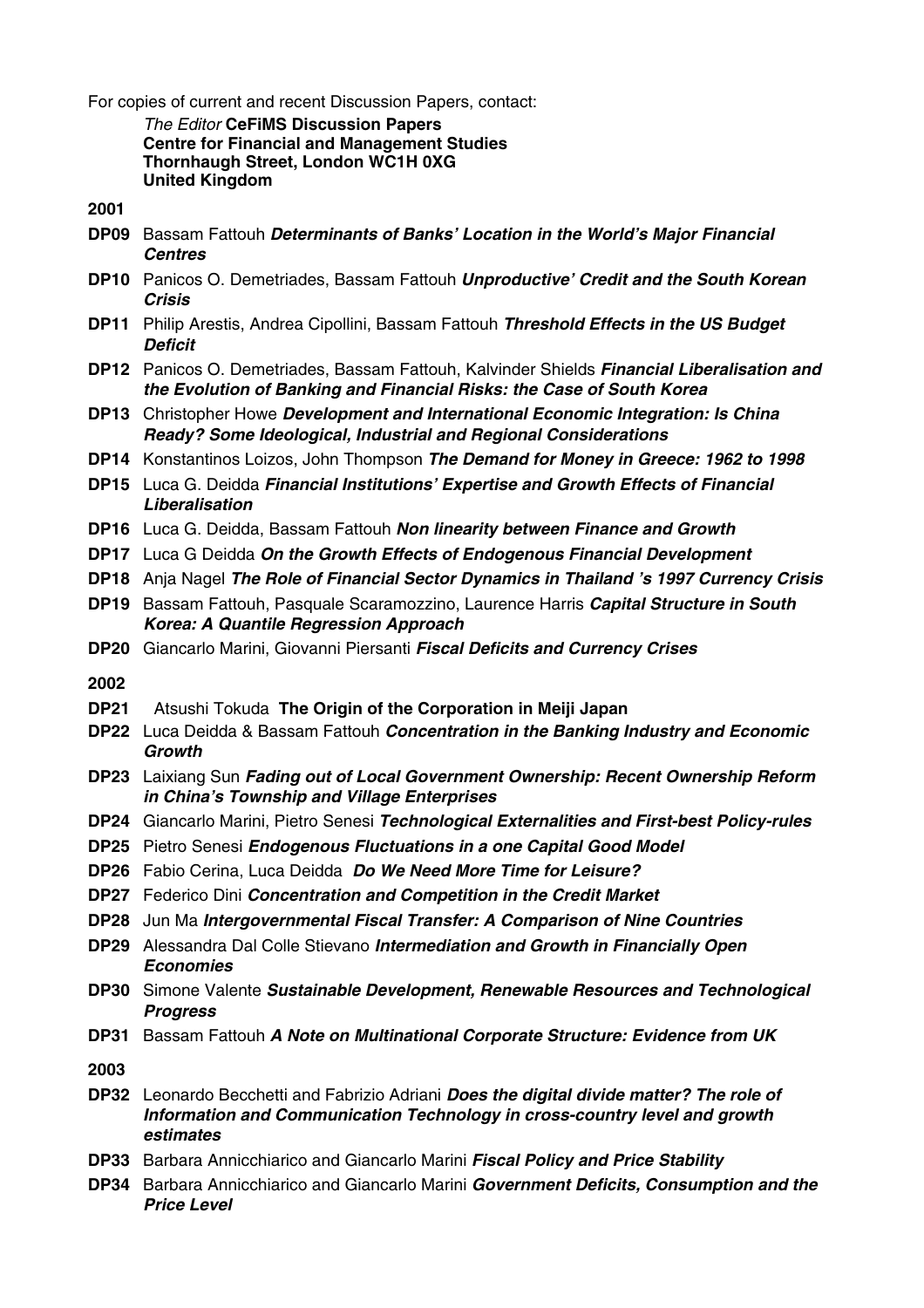## Does the digital divide matter?

**The role of Information and Communication Technology in cross-country level and growth estimates\***

Leonardo Becchetti University of Rome Tor Vergata, Department of Economics, Via di Tor Vergata snc, 00133 Roma. E-Mail : becchetti@economia.uniroma2.it

Fabrizio Adriani

University of Rome Tor Vergata, Department of Economics, Via di Tor Vergata snc, 00133 Roma. E-Mail: fabrizio.adriani@uniroma2.it

\* The paper is part of a CNR research project. An early version of this paper appeared as CEIS Working Paper (n. 146). We thank M.Bagella, I. Hasan, D. Jorgenson, F. Mattesini, L.Paganetto, F. Pigliaru, E.Phelps, D. Quah, P.L. Scandizzo, P. Temin. P. Wachtel and two anonymous referees for useful comments and suggestions. The usual disclaimer applies.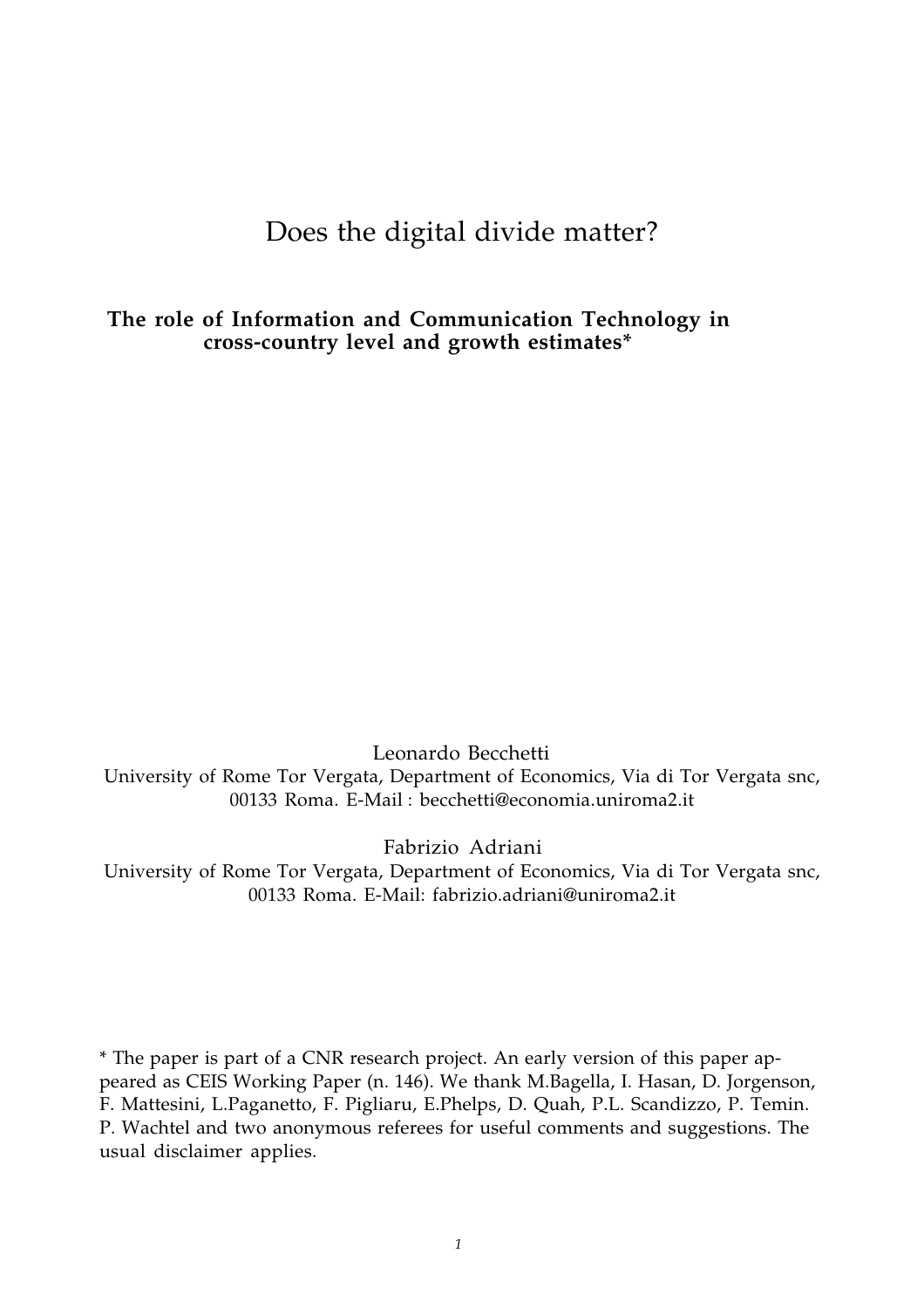#### **Does the digital divide matter ? The ICT role in crosscountry level and growth estimates**

#### **ABSTRACT**

The bulk of Information and Communication Technology is made of weightless, implementable and infinitely reproducible knowledge products (such as software and databases). These products are transferred by telephone lines, accessed through internet hosts and processed and exchanged through personal computers.

In this work, the coefficient of the labor augmenting factor in the aggregate production function has been estimated using proxies of variables crucially affecting the spread of (non rival and almost non excludable) knowledge products. This specification provides interesting answers to some of the open issues in the existing growth literature. The most recent information, though available for a limited period, shows that telephone lines, personal computers, mobile phones and internet hosts significantly affect levels and growth of income per worker across countries. The result is robust to changes in sample composition, econometric specification and estimation approach.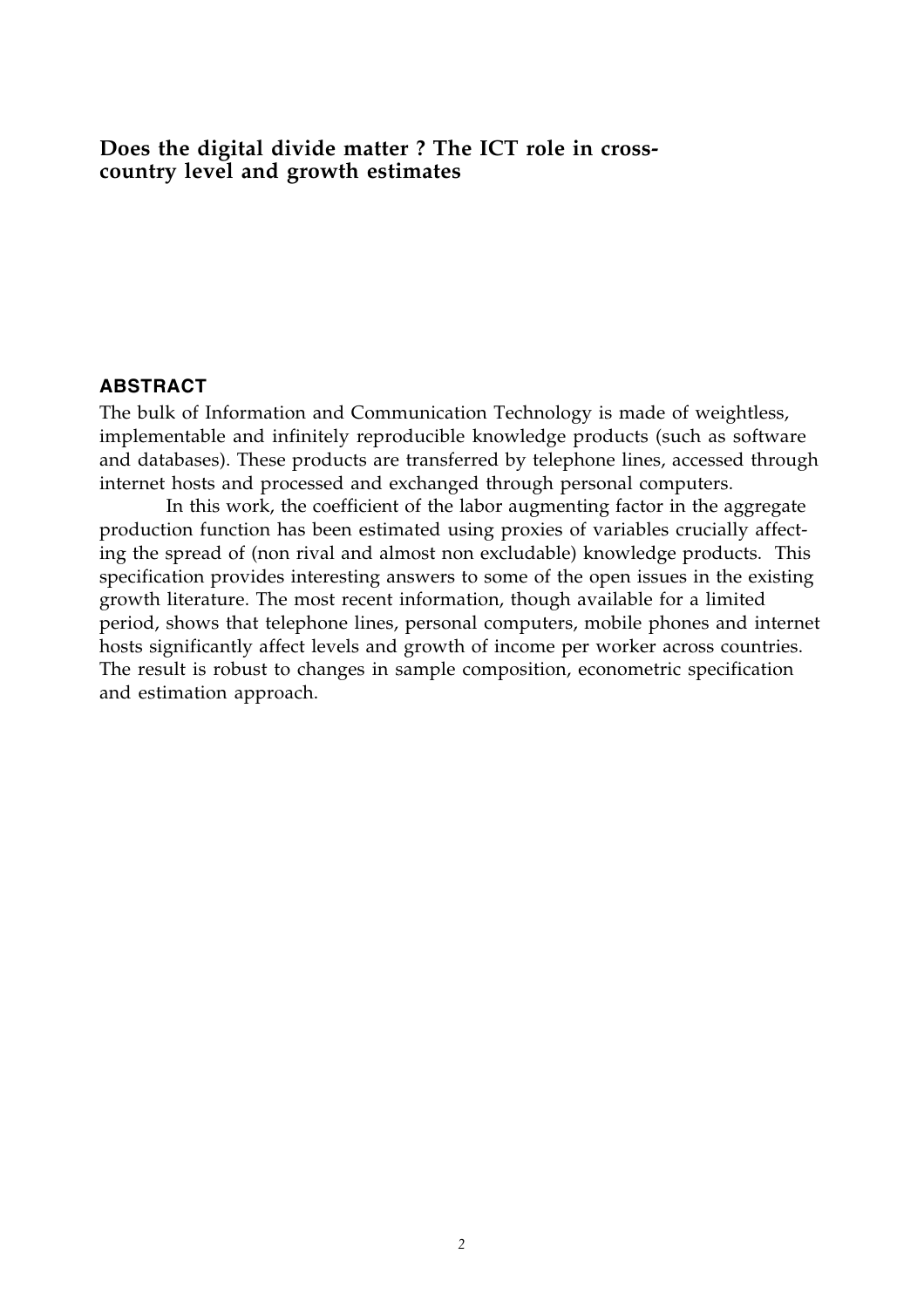### **1. Introduction**

-

The empirical literature on the determinants of economic growth has progressively tested the significance of factors which were expected to contribute to growth in addition to the traditional labor and capital inputs. In this framework valuable contributions have assessed, among other things, $1$  the role of: human capital (Mankiw-Romer-Weil, 1992) (from now on MRW), the government sector (Hall-Jones, 1997), social and political stability (Alesina-Perotti, 1994), corruption (Mauro, 1995), social capital (Knack-Keefer, 1997), financial markets (Pagano, 1993; King-Levine, 1992; Wachtel, 2000) and income inequality (Persson-Tabellini, 1994; Perotti, 1996).

The paradox of this literature is that it has left the labor augmenting factor of the aggregate production function unspecified. The impact of technological progress on the differences between rich and poor countries has therefore been neglected. This is the outcome of the implicit assumption that knowledge could be incorporated into production methods as if it were a public good, freely available to individuals in all countries (Temple, 1999).

This approach does not properly consider the nature of Information and Communication Technology (from now on ICT) and its role on growth. The core of ICT is made by weightless, expansible and infinitely reproducible *knowledge products* (software, databases) which create value, by increasing productivity of labor or by adding value to traditional physical products and services. Knowledge products are almost public goods. Expansibility and infinite reproducibility make them nonrivalrous, and copyright (instead of patent) protection makes them much less excludable than other types of innovations such as new drugs (Quah, 1999).

Hence, if ICT consisted only of knowledge products, it should be almost immediately available everywhere, no matter the country in which it has been created. This does not occur though since the immediate diffusion and availability of knowledge products is prevented by some "bottlenecks". In our opinion these "*bottlenecks*" are: i) the capacity of the network to carry the largest amount of knowledge products in the shortest time, ii) the access of individuals to the network in which knowledge products are immaterially transported and exchanged and iii) the power and availability of terminals which process, implement and exchange knowledge products over the internet.

In this framework, economic freedom and the development of financial markets may affect both ICT spread and its impact on growth. Insufficient access provision and excessive taxation limit the diffusion of personal computers and internet accesses (Quah, 1999). The liberalisation of the telecommunication sector

<sup>&</sup>lt;sup>1</sup> Durlauf and Quah (1988) survey the empirical literature on growth and list something like 87 different proxies adopted to test the significance of additional factors in standard growth models. None of them is akin to proxies adopted in this paper to measure factors crucially affecting ICT diffusion.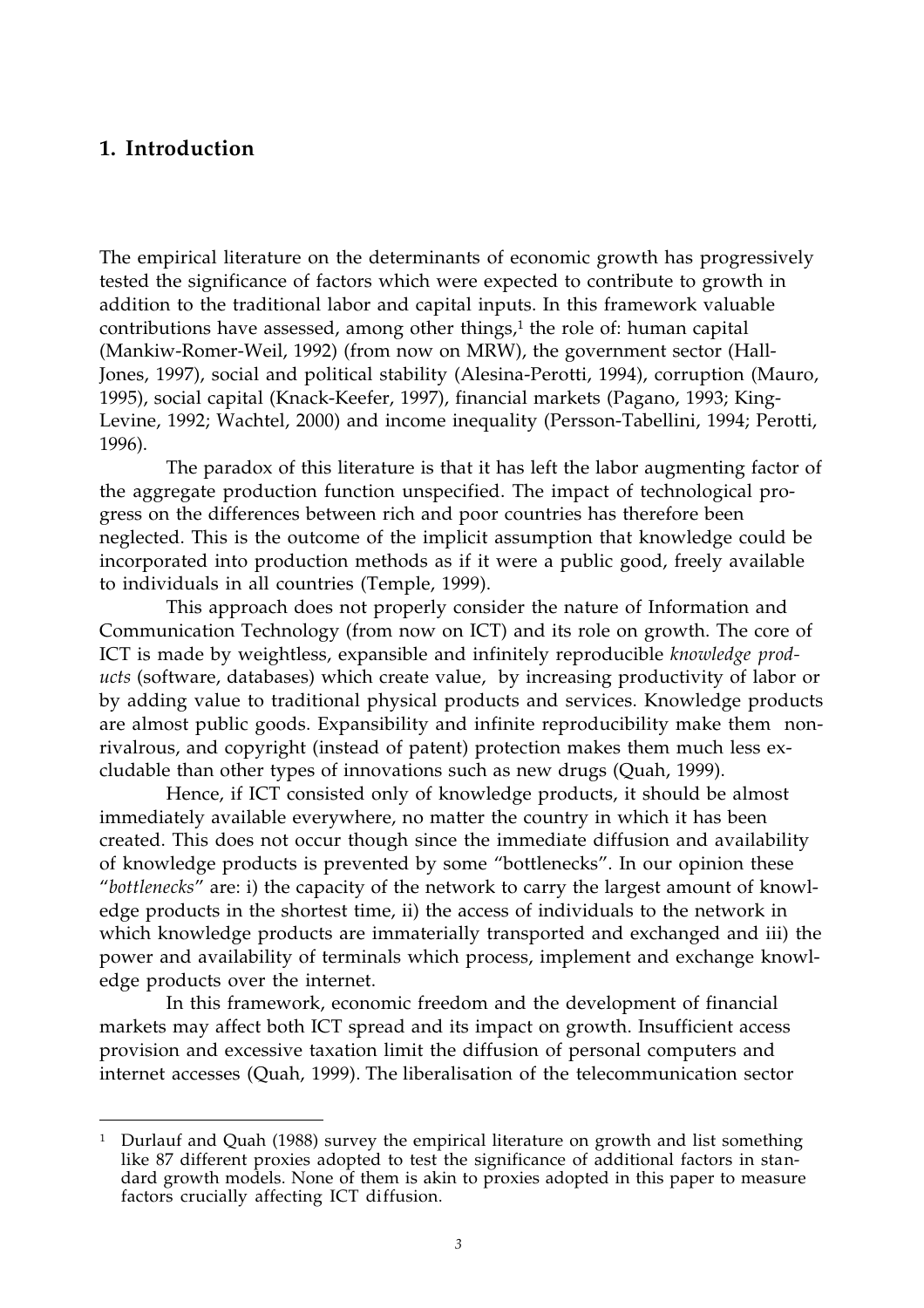reduces the costs of accessing the network. Well developed financial markets make it easier to finance projects which aim to implement the capacity of the network and the quality of "pheripherals"*.<sup>2</sup>*

The omitted consideration of Information and Communication Technology  $(ICT)$ , is partially justified by the scarcity of data, $3$  but has relevant consequences on the accuracy of growth estimates. Suppose, in fact, that ICT variables are proxies for the spread of technology. Then, in the case where they are significant and omitted, the parameters of the other MRW regressors (labor and investment in physical and human capital) will be biased as long as they are correlated with them (*omitted variable critique*). Moreover, (*cross-sectional constant critique*), the omitted specification of the labor augmenting technological progress biases cross sectional regressions on the determinants of per capita income level. This happens because technological progress cannot be treated as a cross-sectional constant, implicitly attributing the same level of technology to every observation (Islam, 1995; Temple, 1999).<sup>4</sup> The solution of fixed effect panel data (Islam, 1995) is a partial remedy since it takes into account the unobservable individual country effects. An alternative approach consists in specifying those factors, like ICT in our example, which are expected to be proxies of the unobserved country effects.

In addition, the inclusion of ICT variables in the estimate may also avoid that uncontrolled heterogeneity in levels of per capita income lead to a significant correlation between the lagged level of per capita income and the error term in the convergence regressions, thereby violating one of the required assumptions for consistency of OLS estimates (*cross-country heterogeneity critique*).<sup>5</sup>

In this paper we use ICT variables to model the unknown country differences in the diffusion of technology. This approach generates a sharp increase in the explanatory power of cross-sectional estimates of the determinants of levels of

-

3 Quah writes in 1999 that "the latest technologies have not been around for very long. Thus, convincing empirical time-series evidence on their impact will be difficult to obtain"

<sup>&</sup>lt;sup>2</sup> The relationship between ICT and productivity has long been debated over the past three decades. In the 1980s and in the early 1990s, empirical research generally did not find relevant productivity improvements associated with ICT investment (Bender, 1986; Lovemann, 1988; Roach, 1989; Strassmann, 1990). This research showed that there was no statistically significant, or even measurable, association between ICT investment and productivity at any level of analysis chosen.

More recently, as new data were made available and new methodologies were applied, empirical investigations have found evidence that in the second part of the 90es ICT investment was associated with improvements in productivity, in intermediate measures and in economic growth (Oliner and Sichel, 2000; Brynjolfsson and Hitt, 1996 and 2000; Sichel, 1997; Lehr-Licthemberg, 1999; Jorgenson-Stiroh, 2000). The same authors find similar evidence in 2001 despite the 2001 downward revision of the US GDP and software investment and the recession beginning in March 2001 (Oliner and Sichel, 2002; Jorgenson, Ho and Stiroh, 2002).

<sup>4</sup> The only relevant exception may be when regressions are run on regions with a certain degree of technological homogeneity such as the US regions in the Barro-Sala-i-Martin (1992) paper on convergence.

<sup>&</sup>lt;sup>5</sup> According to Evans (1997) this problem can be neglected only when at least 90-95 percent of heterogeneity is accounted for.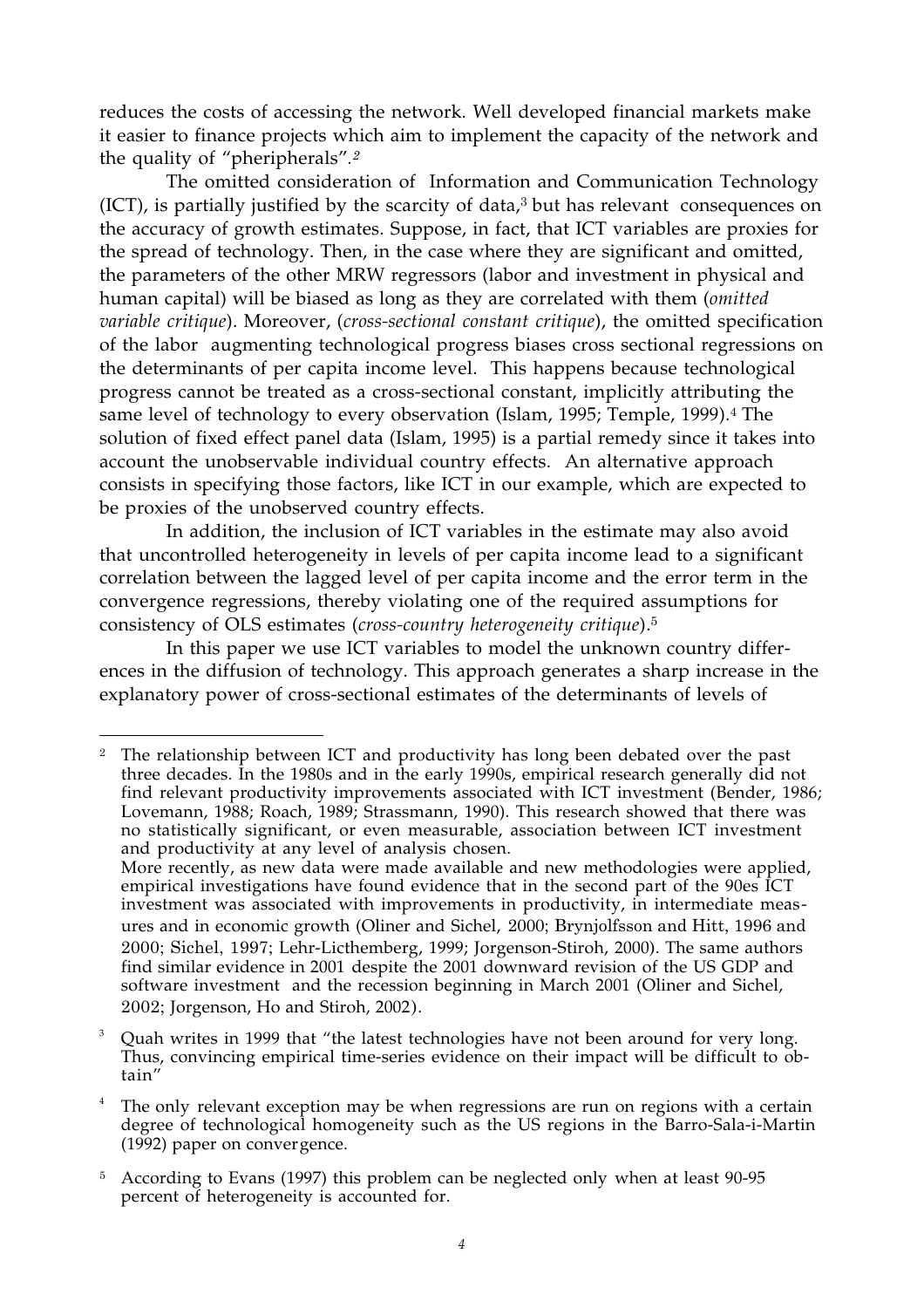income per worker. Therefore, it significantly reduces the effects of the *crosssectional constant* and *omitted variable* critiques. The increased goodness of fit in the GDP per worker level regression reduces in turn the effects of the *cross-country heterogeneity* critique making possible a cross-sectional estimate of convergence in growth rates.

The robustness of the main results of the paper (significance of both the initial level and the rate of growth of ICT technology in cross-sectional and growth regressions) is accurately tested. With bootstrap estimates we find that it is not affected by departures from the normality assumption for the distribution of the dependent variable and we test its robustness to changes in the composition and weight of sample countries. With Generalised 2-Stage Least Squares (G2SLS) panel estimates we find evidence that the ICT-growth relationship is valid also in shorter sub-periods and is not affected by endogeneity.

The paper documents all these findings and is divided into four sections (including introduction and conclusions). In the second section we outline our theoretical hypotheses on the role of ICT variables on aggregate growth. In the third section we present and comment empirical tests of our hypothesis.

## **2. The ICT augmented MRW model: Hypotheses and Econometric Specification**

### **2.1 THE DETERMINANTS OF DIFFERENCES IN LEVELS OF PER CAPITA INCOME**

The considerations developed in the introduction on the role of ICT on growth lead us to formulate the following hypothesis:

#### *Hypothesis 1:*

-

Factors affecting ICT diffusion are good proxies for measuring the amount technological progress which augments labor productivity in a MRW human capital growth model.*<sup>6</sup>*

Consider the standard MRW (1992) production function taking into account the role of human capital

$$
Y_{t} = F(K, H, AL) = K_{t}^{\alpha} H_{t}^{\beta} (A_{t} L_{t})^{1-\alpha-\beta} \qquad \text{with } \alpha + \beta < 1
$$
 (1)

where *H* is the stock of human capital, while *L* and *K* are the two traditional labor and physical capital inputs.

 $6\;$  In the empirical analysis which follows we compare estimates of the MRW base case with those augmented for ICT variables. Hence, in case our hypothesis is rejected, we may discriminate between two alternatives: i) the base case equation fits the data and therefore ICT variables are bad proxies for technical progress; ii) the base case equation does not fit the data and therefore the hypothesis is rejected because the (MRW) model in which conditional convergence is crucially led by human capital is rejected in our sample period.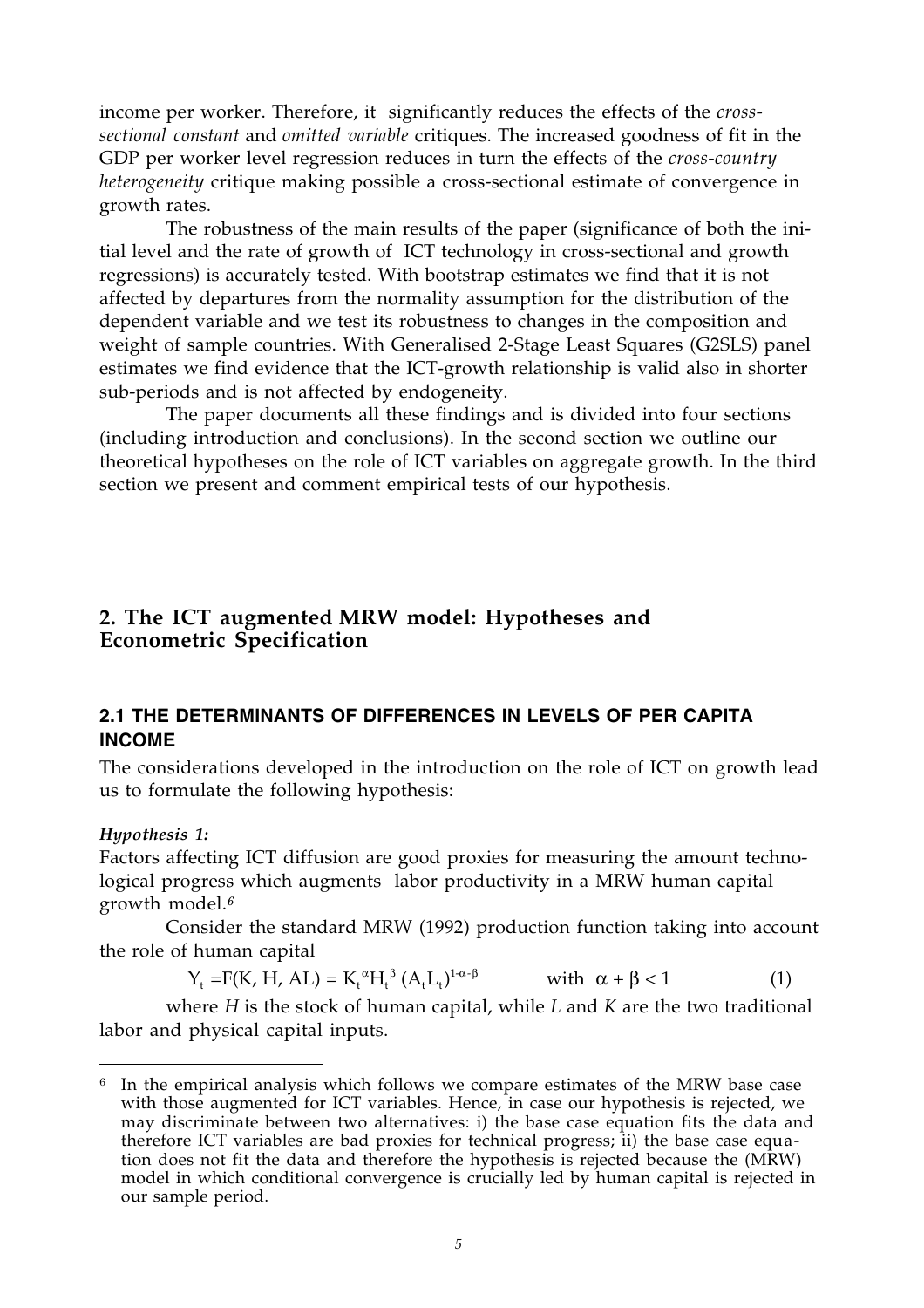Physical and human capital follow the standard laws of motion.

$$
\dot{K} = s_K Y - \ddot{a}K
$$
\n
$$
= s_K F(K, AL) - \ddot{a}K
$$
\n
$$
\dot{H} = s_H Y - \ddot{a}H
$$
\n
$$
= s_H F(K, AL) - \ddot{a}H
$$
\n(3)

where  $s_k$  and  $s_k$  are the fractions of income respectively invested in physical and human capital.

The exogenous growth of the labor input is expressed as

 $L_t = L_0 e^{nt}$ . (4)

Differently from MRW (1992), we model labor augmenting technological progress by assuming that most of it is proxied by weightless, infinitely reproducible, knowledge products (software,databases). These products are conveyed to labor through crucial factors such as the access to the network, the capacity of the network and the availability of "pheripherals" which process and exchange knowledge products.

We accordingly specify the dynamics of technical progress as

$$
A_{(t)} = A_{KP(t)} A_{ICT(t)}
$$
  
with 
$$
A_{ICT(t)} = A_{ICT(0)} e^{gICT(t)}
$$
 and 
$$
A_{KP(t)} = A_{KP(0)} e^{gKP(t)}
$$
 (5)

 $A_{\text{ICT}}$  is a measure of the stock of ICT factors and  $g_{\text{ICT}}$  its rate of growth, whereas  $A_{Kp(t)}$  is the contribution to technological progress of the stock of weightless infinitely reproducible knowledge products and  $g_{KP}$  its rate of growth.

By rewriting the production function in terms of output per efficiency units as  $y = k^{\alpha} h^{\beta}$ , we can obtain the two standard growth equations

$$
\dot{k}_t = s_k y_t - (n + g + a)k_t \tag{6}
$$

$$
\dot{h}_t = s_h y_t - (n + g + \ddot{a}) h_t \tag{7}
$$

where  $g = g_{ICT} + g_{KP}$ .

If we set the growth of physical and human capital equal to zero in the steady state we find

$$
k^* = \left(\frac{s_k^{1\hat{a}}s_h^{\hat{a}}}{n+g+a}\right)^{\frac{1}{1-a'-\hat{a}}}
$$
(8)

$$
h^* = \left(\frac{s_k^{a'} s_h^{1a'}}{n+g+\ddot{a}}\right)^{\frac{1}{1-a'-\hat{a}}}.\tag{9}
$$

Substituting *h\** and *k\** into the production function and taking logs we obtain

$$
\frac{Y}{L} = Af(k^*, h^*) = Ak^{*^{a'}}h^{*^{\hat{a}}} = A_{KP(0)}e^{g_{kr}t}A_{ICT(0)}e^{g_{k}t}k^{*^{a'}}h^{*^{\hat{a}}}
$$
 (10) and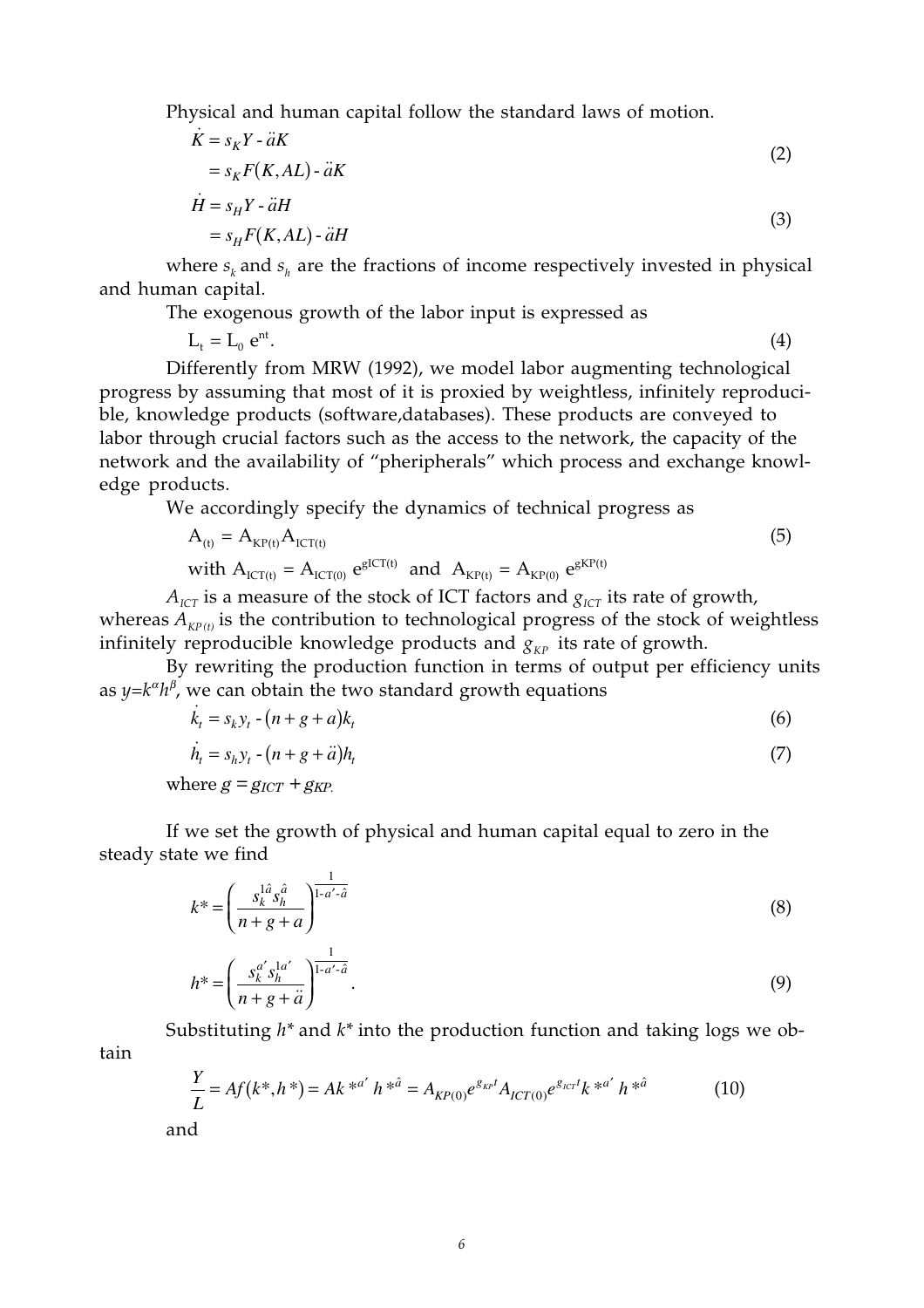$$
\ln\left(\frac{Y_t}{L_t}\right) = c + \ln\left(A_{ICT(0)}\right) + g_{ICT}t + \frac{a'}{1 - a' - \hat{a}}\ln(s_k) + \frac{a'}{1 - a' - \hat{a}}\ln(s_h) - \frac{a' - \hat{a}}{1 - a' - \hat{a}}\ln(n + g + \hat{a})\tag{10'}
$$

or

$$
\ln\left(\frac{Y_t}{L_t}\right) = c + \ln\left(A_{ICT(0)}\right) + g_{ICT}t + \frac{a'}{1 - a' - \hat{a}}\left[\ln(s_k) - \ln(n + g + \hat{a})\right] + \frac{\hat{a}}{1 - a' - \hat{a}}\left[\ln(s_h) - \ln(n + g + \hat{a})\right]
$$
\n(10'')

where  $c = ln(A_{KPOO}) + g_{KPI}t$  is the quasi-public good component of knowledge products and is therefore assumed to be a constant across countries. The difference with the traditional MRW (1992) specification is that we reinterpret the intercept and we add to it two additional terms respectively accounting for the log of the stock of ICT at the initial period and its rate of growth per time unit.<sup>7</sup> Hence, the possibility that all countries have the same steady state level of per capita income does not depend only on the leveling of their population growth and broad capital investment rates. It is also affected by both initial stock and growth rate of ICT. A second important difference in this equation is that the country specific rate of technology growth plus depreciation  $(g+\delta)$  in all previous models) is no more treated as fixed and equal to  $0.05$  for all countries<sup>8</sup> (a heroic assumption). In our specification, it varies being crucially influenced by the measured country specific growth rates of ICT.

#### **2.2 THE DETERMINANTS OF DIFFERENCES IN CONVERGENCE OF PER CAPITA INCOME**

Under hypothesis 1 it is possible to show that, in the proximity of the balanced growth path, *y* converges to *y*<sup>\*</sup> at the rate  $(1 - \alpha - \beta)$   $(n + g) \equiv \lambda$  This result can be obtained from the solution of the differential equation  $9$ 

$$
dln(y)/dt = -\lambda[ln(y) - ln(y^*)]
$$
\n(11)

which is:

$$
\ln(y_t) - \ln(y^*) = e^{-\lambda t} [\ln(y_0) - \ln(y^*)]. \tag{12}
$$

If we add  $ln(y^*)$  -  $ln(y_0)$  to both sides we get an equation explaining the rate of growth:

 $ln(y_t) - ln(y_0) = -(1-e^{-\lambda t})[ln(y_0) - ln(y^*)].$ 

Replacing *ln(y\*)* with our solution we get

 $\overline{a}$ 7 Of course alternative specifications could be acceptable as well. For instance, one might argue that ICT is a production factor and should be treated like physical and human capital. The advantage of our approach is that it allows to take into account the interactions between the (rivalrous)  $ICT$  and the quasi-public component of technological progress.

<sup>8</sup> This is the approach followed by Solow (1956), Mankiw-Romer-Weil (1992) and Islam (1995) among many others.

<sup>&</sup>lt;sup>9</sup> This obviously implies that the speed of convergence differs across countries and is crucially influenced by the pace of ICT growth.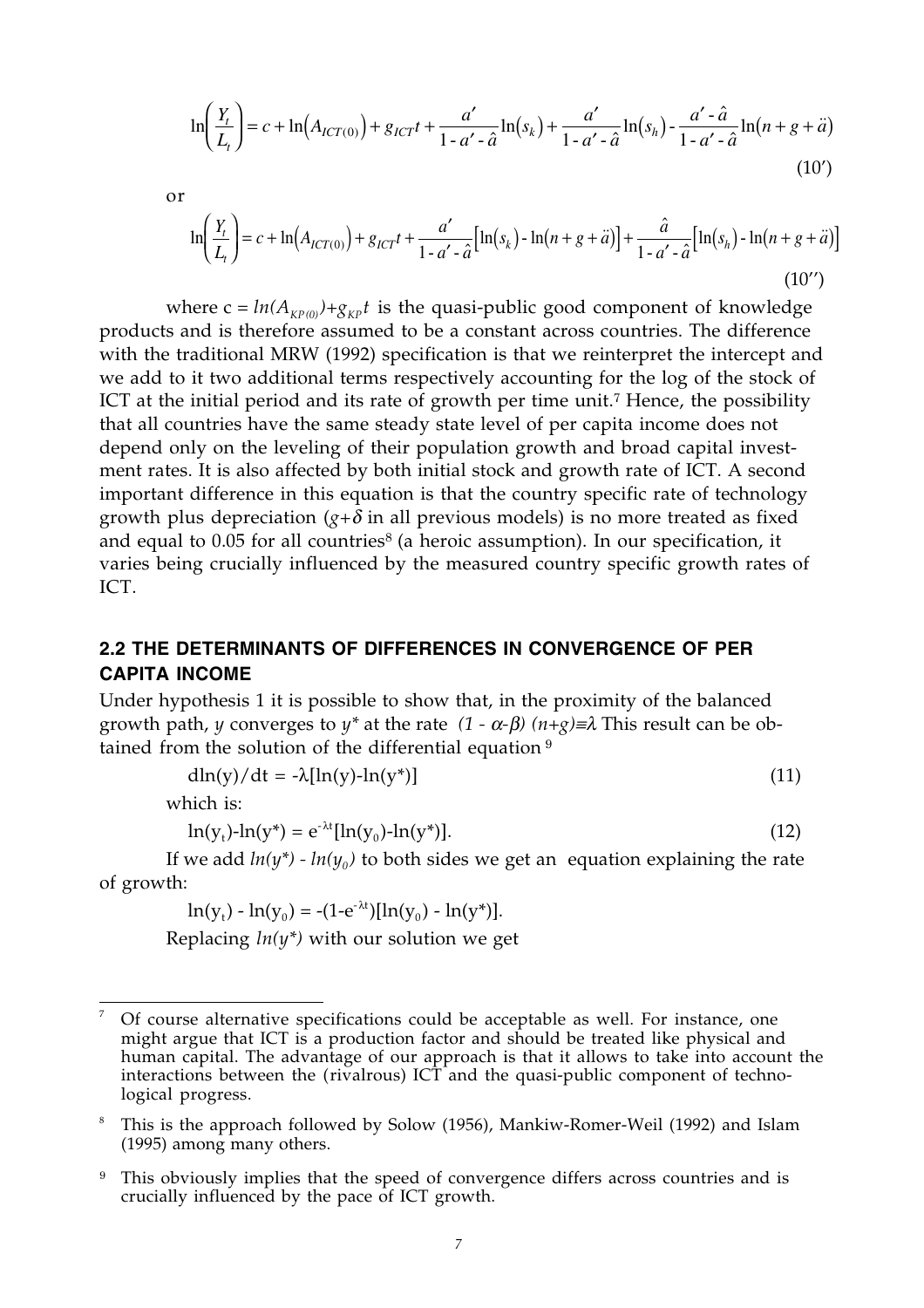$$
\ln(y_t) - \ln(y_0) = (1 - e^{-\tilde{e}t}) \frac{a'}{1 - a' - \hat{a}} \ln(s_k) + (1 - e^{-\tilde{e}t}) \frac{\hat{a}}{1 - a' - \hat{a}} \ln(s_h) + (1 - e^{-\tilde{e}t}) \frac{a' + \hat{a}}{1 - a' - \hat{a}} \ln(n + g + \ddot{a})(1 - e^{-\tilde{e}t}) \ln(y_0)
$$
\n(13)

or

$$
\ln((Y/L)(t) - \ln((Y/L)(0))) = c' + g_{\text{ICT}}t + (1 - e^{-\tilde{e}t}) \frac{\hat{a}}{1 - \hat{a} - \hat{a}} \ln(s_k) + (1 - e^{-\tilde{e}t}) \frac{\hat{a}}{1 - \hat{a} - \hat{a}} \ln(s_h) + (1 - e^{-\tilde{e}t}) \frac{\hat{a} + \hat{a}}{1 - \hat{a} - \hat{a}} \ln(n + g + \tilde{a}) \quad (1 - e^{-\tilde{e}t}) \ln((Y/L)(0)) + (1 - e^{-\tilde{e}t}) \ln(A_{\text{ICT}(0)})
$$
\n(13')

 $\text{where } c' = g_{\kappa P} t + (1 - e^{-\lambda t}) \ln(A_{\kappa P(0)})$ 

The difference with the traditional MRW approach is in the interpretation of the common intercept (which now incorporates the worldwide diffusion of quasipublic knowledge products) and in the fact that convergence may be prevented by differences both in the initial stocks of ICT and/or in their rates of growth.

#### **3 Empirical analysis:**

-

#### **3.1 THE DATABASE AND DESCRIPTIVE STATISTICS**

Variables for our empirical analysis are taken from the WDI (*World Development Indicators*) World Bank's database.<sup>10</sup> The dependent variable *Y*/*L* is the gross domestic product per working-age person converted to international dollars using purchasing power parity rates,<sup>11</sup> *L* is the number of people who can be economically active (population aged between 15-64).  $s_k$  is gross domestic investment over GDP,  $s<sub>h</sub>$  is the (secondary education) ratio of total enrolment, regardless of age, to the population of the age group that officially corresponds to the level of education shown (generally the  $14-18$  age cohort).<sup>12</sup> In order to measure factors reducing ICT bottlenecks we consider four different proxies: i) the number of main telephone lines per 1,000 inhabitants;<sup>13</sup> ii) internet hosts (per 10,000 people) or the number of computers with active Internet Protocol (IP) addresses connected to the Internet, per

<sup>10</sup> We cannot use the Penn World Tables as the time period for which we dispose of ICT data does not significantly overlap with that of the Summers-Heston database.

<sup>&</sup>lt;sup>11</sup> An international dollar has the same purchasing power over GDP as the U.S. dollar in the United States.

 $12$  It is also defined as the gross enrolment ratio to compare it with the ratio (net enrolment ratio) in which the denominator is the enrolment ratio only of the age cohort officially corresponding to the given level of education.

<sup>&</sup>lt;sup>13</sup> Telephone mainlines are telephone lines connecting a customer's equipment to the public switched telephone network. Data are presented per 1,000 people for the entire country.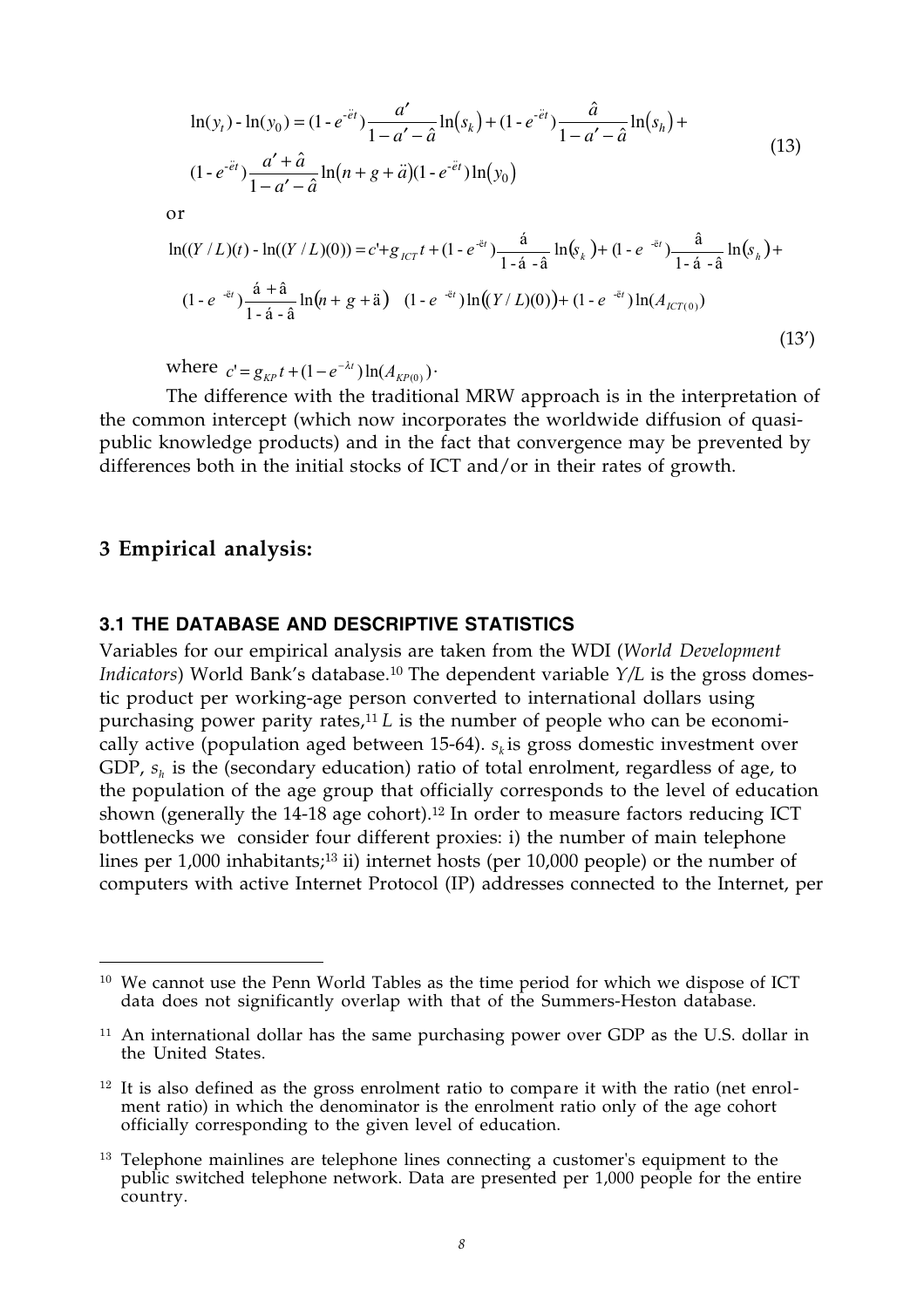10,000 people; iii) mobile phones (per 1,000 people); iv) personal computers (per 1,000 people).<sup>14</sup>

Descriptive statistics on the above mentioned variables show that the dependent variable is not normally distributed when we both consider individual year and overall sample datasets.<sup>15</sup> This fact, neglected by the existing literature, should be taken into account when running regressions in levels and rates of growth. Furthermore, simple statistics of sigma convergence clearly confirm that ICT indicators are far from being freely available public goods as the variability in the spread of ICT across countries is extremely high and persistent (Fig. 1). On average, for the entire observation period, it is higher when we consider internet hosts, i.e. the latest ICT innovation. The cross-country standard deviation of such variable is two and a half its mean whereas the one related the telephone lines variable is almost equal to its mean.

Tab A.1 in the Appendix provides the list of countries included in the estimates. For each country we display the level of the ICT variable in the first and in the last available year. This table documents that we have data for 115 countries from 1983 if we just consider the spread of telephone lines, whereas we can rely on much less countries and more limited time, if we consider the other three ICT indicators. For this reason we define a composed indicator which is an unweighted average of each of the four normalized ICT indicators (when available). We then perform our estimates alternatively with the composed and with each single ICT indicator.

#### **3.2 ECONOMETRIC ESTIMATES OF THE DETERMINANTS OF LEVELS OF INCOME PER WORKER**

As a first step we regress equation (1) in levels.<sup>16</sup> Our time span is quite limited when we consider a common starting year for the individual ICT indicators (1991- 97), while it becomes much wider when we use the composite indicator. Table 1

 $\overline{a}$ 

<sup>&</sup>lt;sup>14</sup> Since all these factors are expected to ease the diffusion and processing of knowledge products in the internet a qualitative measure of their "power" (i.e. the processing capacity of PCs) would improve the accuracy of our proxies. Unfortunately this information is not available for long time periods and across the countries observed in our sample.

<sup>&</sup>lt;sup>15</sup> Evidence is omitted for reasons of space and made available from the authors upon request.

<sup>&</sup>lt;sup>16</sup> We perform the estimate with four different specifications which alternatively consider: 1) either the ILO labor force or population in working age as labor inputs, 2) either observed income or trend income as a dependent variable. The ILO labor force includes the armed forces, the unemployed, and first-time job-seekers, but excludes homemakers and other unpaid caregivers and workers in the informal sector. We use trend income alternatively to observed income to avoid our results to be influenced by cyclical effects on output (Temple, 1999). Estimates with the alternative proxies for the labor input and the dependent variable do not differ substantially and are available from the authors upon request.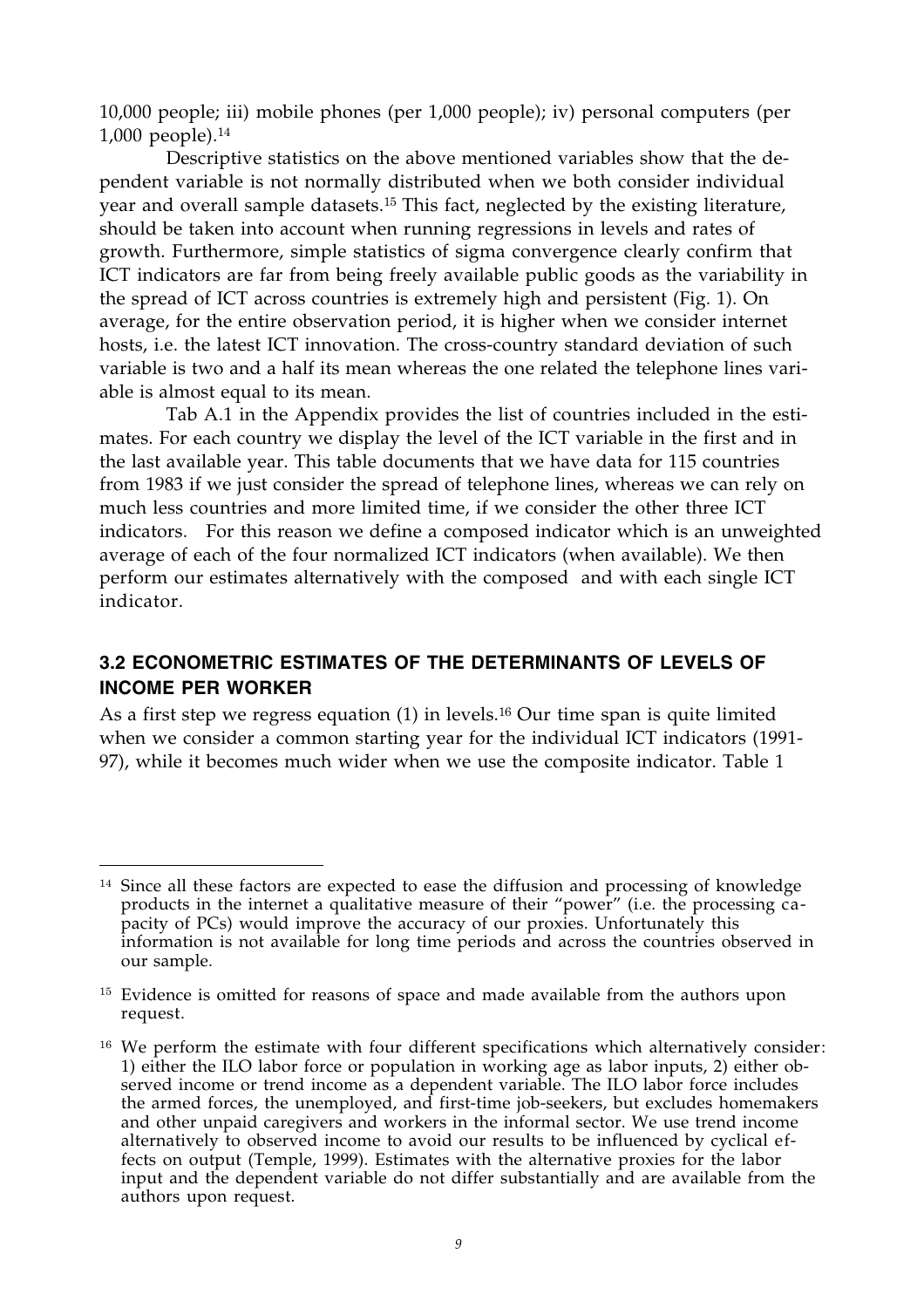compares results from the standard MRW model with the model specified in (1) using different ICT indicators.<sup>17</sup>

A first aspect to remark is that elasticities of investment in physical and human capital are, as expected, much smaller over such a limited time span (1991-97) even in the traditional MRW estimate. In spite of this, both factors significantly affect levels of income per worker. The introduction of starting year levels  $(A_{\text{ICT}(0)})$  and rates of growth of ICT variables  $(g_{\text{ICT}})$  significantly improves the overall goodness of fit. Interestingly enough, the model explains almost 94 percent of the cross-sectional heterogeneity when ICT is proxied by the diffusion of personal computers. Both  $A_{\text{ICT}(0)}$  and  $g_{\text{ICT}}$  are always strongly significant and show the expected sign.<sup>18</sup> Our estimates indicate an elasticity of .3/.4 of the beginning of period stock of ICT variables  $(A_{RR,ICT(0)})$ , indicating that a ten percent higher stock of ICT variables at the beginning of the sample period corresponds to a 3/4 percent higher level of per capita GDP.

Furthermore, the four regressors included in (10'') are all significant only when we use the composite index. In almost all other cases the introduction of the ICT variables seems to cast doubts on the significance of the short term elasticity of the investment in physical capital and also on that of human capital when we specify the ICT variable with mobile phones or personal computers.<sup>19</sup> The re-estimation of the model with bootstrap standard errors shows that the significance of the ICT variables remains strong for all the considered indicators and robust to changes in the composition of sample countries.<sup>20</sup>

<sup>19</sup> The weakness of the human capital variable when we introduce personal computers is consistent with the hypothesis that the productive contribution of skilled workers passes through (or is enhanced by) the technological factor. For evidence on this point see Roach (1989), Berndt et al. (1992) and Stiroh (1998).

 $\overline{a}$  $17$  By estimating (10'') we implicitly impose the restriction of equality between the coefficient of  $log(n+g+\delta)$  and the sum of coefficients of logs of  $s_k$  and  $s_k$ . Estimates in which the assumption is removed do not provide substantially different results and are available from the authors upon request.

<sup>&</sup>lt;sup>18</sup> Our results obviously risk to be affected by endogeneity. We will discuss this issue in the rest of the paper. In the meanwhile it is worth considering that the dependent variable is measured in the last year of the sample interval, all other regressors are time sample averages and  $A_{\text{lCT}(0)}$  is measured in the first sample year and therefore lagged at least thirteen years with respect to the dependent variable.

<sup>&</sup>lt;sup>20</sup> Remember that bootstrapping provides an alternative way of estimating standard errors which does not rely on any a priori given distributional form (Efron, 1979, Efron and Stein, 1981; Efron and Tibshirani, 1986). More specifically, in each trial of the bootstrapping procedure we draw with replacement N observations from the N observation dataset (therefore in each trials some countries may have higher weight and other countries may not be included in the sample). We perform two thousands of trials and for each of them we calculated the coefficient magnitude. The estimate of the standard error of that statistics then depends on the variability of the estimate in the different trials. In this sense, and given that in each trial of the bootstrapping procedure we draw with replacement N observations from the N observation dataset, bootstrapping measures the sensitivity of the result to changes in the number of observations. We also estimate the model separately for OECD and non OECD countries and find that the ICT effect is significant in both subsamples, even though it appears to be stronger in OECD countries. Results are omitted for reasons of space and available upon request.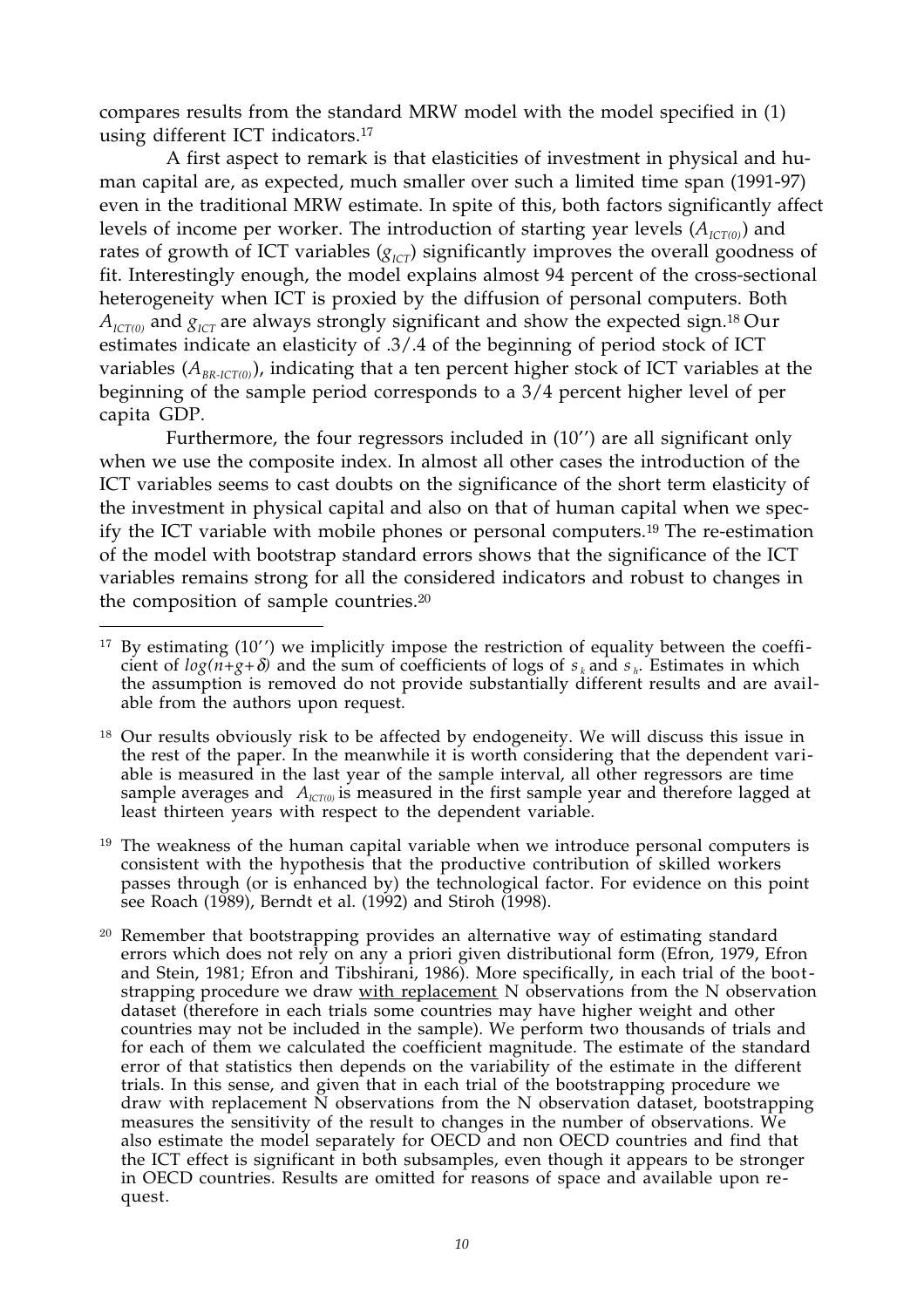A final estimate made by using the composite index over the 1983-1997 time range suggests what happens when we extend the estimation period and when regression coefficients measure medium and not short term elasticities. Magnitudes of physical and human capital investment coefficients are now higher and closer to those found in MRW. A striking result is that  $s_k$  is no more significant when the ICT variables are included in the estimate, while  $s<sub>h</sub>$  is significant with an implied  $\beta$  of *.23.*<sup>21</sup> This figure is below the range calculated by MRW for the US.<sup>22</sup> When looking at the differences in the estimation periods we see that the first result seems to suggest that the physical capital contribution drops when we properly consider the role of ICT factors (which, in a broad sense, are part of physical capital). In the same original MRW (1992) estimate the physical capital factor share drops from 0.41 in the overall sample to 0.14 in the OECD sample. This change may be explained in the light of our results given the higher contribution of ICT technology to output in the first group of countries. This hypothesis is supported to a further degree by the Jorgenson-Stiroh (2000) empirical paper documenting the dramatic decrease in the selling and rental price of computers in the USA, paralleled by an increase in the same prices of physical capital between 1990 and 1996 and attributing to high firm and household input substitution elasticity part of the change in the relative contribution to growth of the two different types of capital.<sup>23</sup>

Output elasticities of the two ICT variables, when included in our estimate, seem therefore to reduce the output elasticity of human capital and to obscure the cross-sectional contribution of physical capital. They significantly contribute to explain large differences in income per capita which would remain partially unexplained should the role of ICT be neglected. A plausible rationale for this finding is that part of the contribution of human capital to output depends on ICT.<sup>24</sup> The former is overstated if the latter is not accounted for.

The use of a cross-sectional regression to estimate the determinants of levels of per capita income has been strongly criticised by Islam (1995). His argument is that the labor augmenting A-factor in the aggregate production function represents country specific preferences and technological factors. It is therefore not possible to

 $\overline{a}$ 

<sup>&</sup>lt;sup>21</sup> The lack of cross-sectional significance of  $s_k$  can be anticipated even by the simple inspection of descriptive statistics. If we divide our sample into three equal subgroups of countries according to levels of income per worker (high, medium and low income) we find that values of  $s_h$  are respectively 83.60, 58.92 and 50.46 percent, while values of  $s_k$ are much more equal across subgroups (23.57, 23.18 and 23.00 percent).

<sup>&</sup>lt;sup>22</sup> According to MRW which compare minimum wage to average manufacturing wage in the US, the human capital factor share should be between  $1/\tilde{2}$  and  $1/3$ .

<sup>&</sup>lt;sup>23</sup> The same shift in technological patterns induced by the ICT revolution seems to be an autonomous cause of substitution between ICT and physical capital since ICT investment modifies the trade-off between scale and scope economies. The literature finds that ICT investment fosters the change from a Fordist to a flexible, less-capital intensive, network productive model (see the discussion on the introduction of CAD/CAM technology in Milgrom-Roberts, 1988) in which products and processes are more frequently adapted to satisfy consumers' taste for variety (Brooke, 1991; Barua-Kriebel-Mukhopadhyay, 1991; Becchetti-Londono-Paganetto, 2000).

<sup>&</sup>lt;sup>24</sup> For instance, it is reasonable to figure out that higher word processing capacity or the possibility of exchanging information in internet increases the productivity of high skilled more than that of low skilled workers.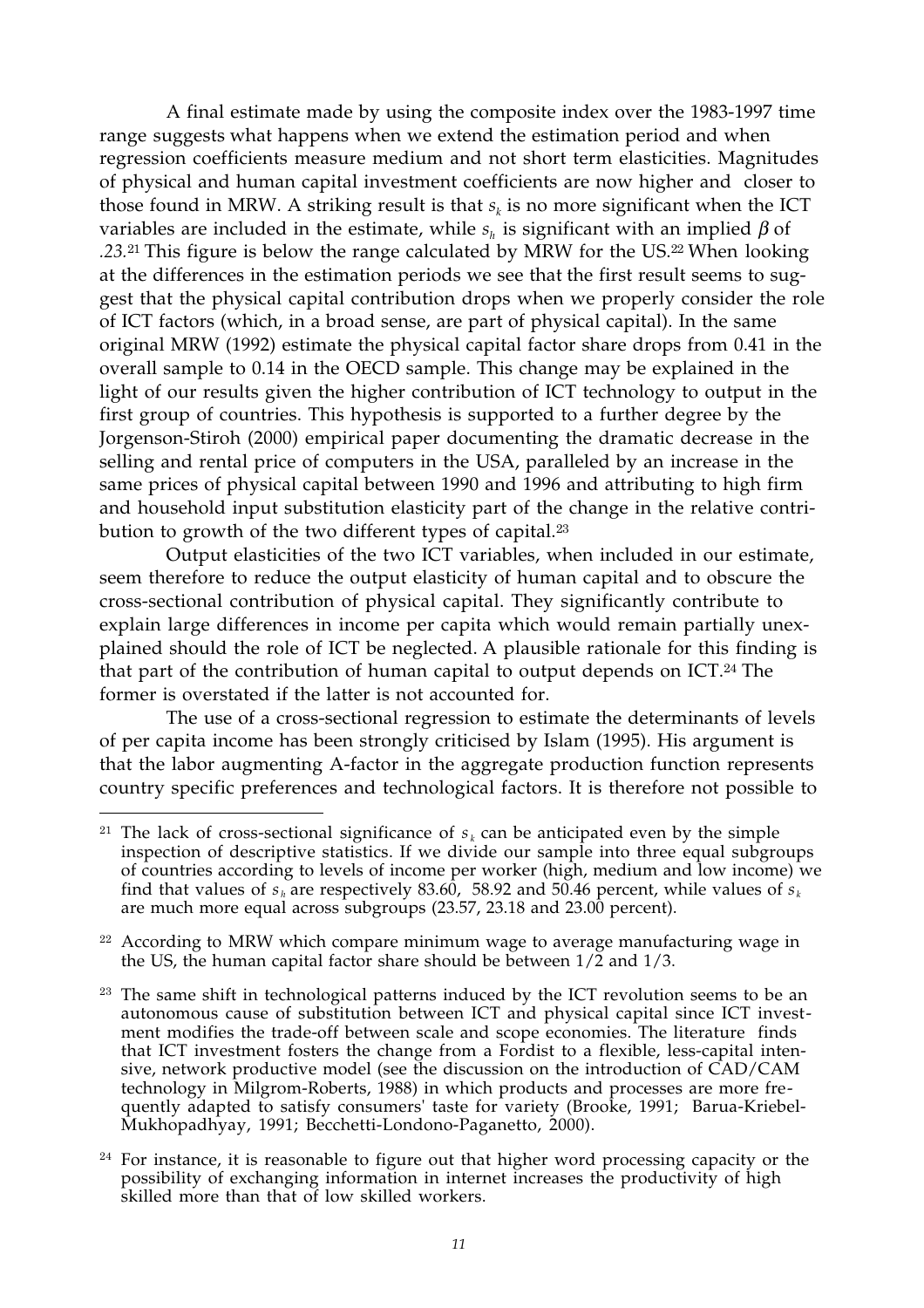assume that it is absorbed in the intercept and therefore constant across countries (*cross-sectional constant critique).* Our estimate partially overcomes the problem by specifying the technological variable. On the other hand, we need to take into account the reasonable possibility that some additional country specific variables (deep fundamentals such as *ethos* or governance parameters such as economic freedom) are omitted. We therefore consider two alternative solutions: i) a reestimation of (1) as a cross-section with the introduction of variables which may proxy for those omitted; ii) a panel estimate of the same equation in which fixed effects<sup>25</sup> capture all additional country specific variables.<sup>26</sup>

With respect to the second approach suggested to overcome the *crosssectional constant critique*, fixed effect panel results confirm the robustness of the significance of the technological variable (Table 2).<sup>27</sup> Our results are a direct answer to Islam (1995) interpretation of country specific fixed effects in its MRW-type panel estimate. In his specification, country specific technology effects are significantly and positively correlated with GDP growth rates and human capital. Since our ICT variables are positive and significant and their inclusion reduces the impact of human capital they are formally (in definition) and substantially (in data) a relevant part of the fixed effects measured by Islam (1995).

This type of estimate generates an endogeneity problem since the contribution of ICT is no more split into the two components of initial levels and rates of growth and is therefore not completely lagged with respect to the dependent variable. To overcome the endogeneity problem we use the G2SLS methodology which combines fixed effect panel estimates with instrumental variables.<sup>28</sup> We use two to four periods lagged values of ICT indicators as instruments and find that ICT variables are still significant (Table 2). The ICT elasticity in panel estimates is smaller  $(0.02/0.12)$  than the corresponding elasticity in cross-sectional estimates. This roughly corresponds to the cross-sectional coefficient since the sample period is divided into five sub-periods and therefore in the panel estimate we calculate the effect over a smaller time interval.

 $\overline{a}$ 

<sup>27</sup> Panel estimates are robust to the sensitivity analysis performed also on crosssectional estimates. Evidence is omitted for reasons of space and is available from the authors upon request.

<sup>&</sup>lt;sup>25</sup> The fixed effect is preferred to the random effect approach as the second retains the strong assumption of independence between regressors and the disturbance term.

<sup>&</sup>lt;sup>26</sup> With respect to the first approach we perform a sensitivity analysis à la Levine-Renelt (1992) adding to their variables indexes of economic, civil and legal freedom. Results show that all regressors of specification (1) are substantially robust (no change in significance and limited change in magnitude) to the inclusion of any combination of the above mentioned additional explanatory variables. Evidence is omitted for reasons of space and is available from the authors upon request.

<sup>&</sup>lt;sup>28</sup> Our decision to use generalized 2-stage least squares instead of GMM hinges on a recent result of Erickson (Econometrica, 2001) showing that "The main advantage of GMM is its well known covariance matrix formula rather than its efficiency with respect to TSLS…the difference between GMM and TSLS estimates is likely to be small." Therefore, the difference between the two approaches is only in the computational simplicity of the variance-covariance matrix.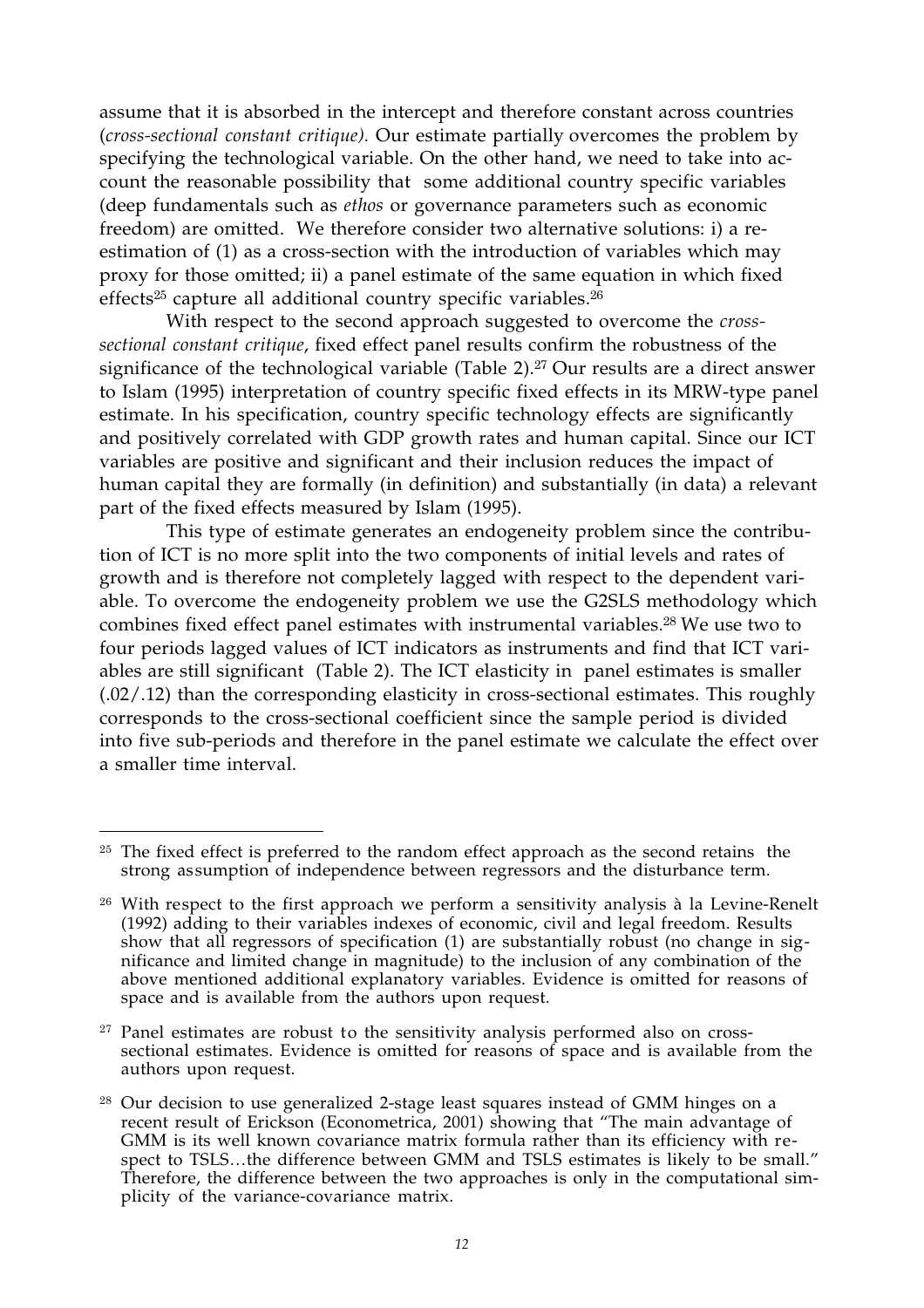#### **3.3 ECONOMETRIC ESTIMATES OF CONVERGENCE IN RATES OF GROWTH OF INCOME PER WORKER**

The reduced interval for which we have ICT data limits our analysis to shortmedium term convergence and prevents us to estimate convergence on the basis of panel data. Nonetheless, since the best specification of (10'') explains almost 94 percent of the observed cross-sectional heterogeneity our attempt at estimating convergence with a cross-sectional estimate is not severely affected by the *crosscountry heterogeneity critique* (Evans, 1997). The results we obtain are roughly in line with the existing literature and with our theoretical predictions formulated in section 2. Table 3 shows that our ICT-growth model performs better than the MRW model in the 90s. The level of income per working-age person in the starting period (*Y/L1985*) becomes significant only if we proxy the labor augmenting technological progress with our ICT variables. The effect of ICT on growth is quantitatively smaller than that on levels with a .06/.13 elasticity (a ten percent higher stock of ICT variables at the beginning of the sample period corresponds to a .6/1.3 percent additional rate of growth in the considered period). Moreover, considering the average  $g_{\text{ICT}}$  value, the  $g_{\text{ICT}}$  coefficient yields an elasticity between .008 and .024 which implies that a 10 percent change in the regressor generates a .008/.24 percent additional rate of growth.

Thus, short-run convergence does not appear to be conditional only to investments in physical and human capital,<sup>29</sup> it also depends on ICT investments.<sup>30</sup> Convergence is also slightly stronger when we introduce ICT variables. In interpreting our result on faster convergence it is necessary to warn that we are working on a reduced and almost non overlapping sample period with respect to MRW (1983- 1997 against 1960-1985). In this period convergence looks faster when it is conditioned to variables relevant in our model.

Sensitivity analysis shows that our results are confirmed even when we use bootstrap standard errors (considering either the composite ICT index or the PC diffusion variable as proxies of ICT). Moreover, they are robust to the inclusion of three by three combinations of all additional variables used in Levine-Renelt (1995) plus several different qualitative indicators relating to institutions and macroeconomic policies.<sup>31</sup>

 $\overline{a}$ <sup>29</sup> The lack of significance of the coefficient of human capital is a well known result in the literature. Islam (1995) explains it by arguing that the positive cross-sectional effect of human capital is likely to be outweighted by the negative temporal effect (higher levels of investment in human capital did not produce positive changes in growth). This is not the case for ICT investment which is shown to have also positive time effects in our estimate.

<sup>&</sup>lt;sup>30</sup> If we arbitrary set  $(n+\delta+g)$  equal to 0.05 for all countries our implied  $\lambda$  is larger than that in MRW and lower than in Solow (1956) and in Islam (1995).

<sup>&</sup>lt;sup>31</sup> Evidence is omitted for reasons of space and made available from the authors upon request.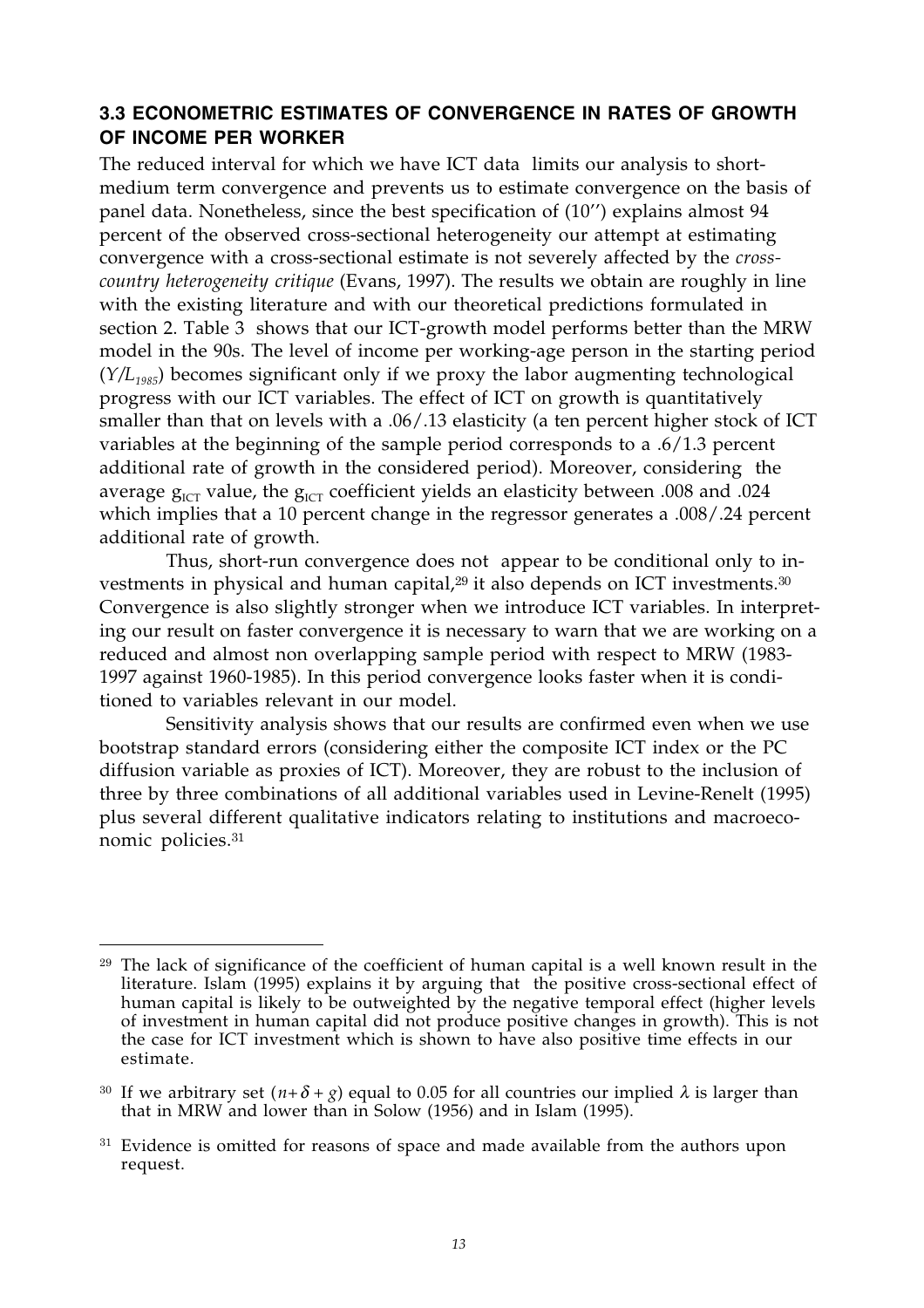## **Conclusions**

The technological revolution originated by the progressive convergence of software and telecommunications and fostered by the progress in digital technology is dramatically changing the world. This revolution has sharply reduced transportation costs, deeply modified geographical patterns of productive factors across the world and significantly increased the productivity of human capital.

We believe that Information and Communication Technology mainly consists of a core of reproducible and implementable knowledge incorporated in quasipublic "knowledge products" such as software and database libraries which can be accessed by everyone in given conditions. These conditions are represented by capacity and access to the network and by the availability of efficient terminal nodes which allow to process, exchange and reproduce these knowledge products. Domestic growth, therefore, is likely to be also affected by the quality of telephone lines and by the number of personal computers, mobile phones and internet hosts. These factors are in fact able to reduce bottlenecks which may limit the spread of technological knowledge.

The empirical literature on growth has so far neglected this phenomenon for lack of the available information or under the theoretical assumption that technology is a public good which can be easily incorporated without costs into domestic aggregate production functions. Our empirical evidence demonstrates that this is not the case. Even though for a more limited time span than in traditional empirical analyses, our results support the theoretical prediction of a significant role of ICT diffusion in explaining levels and rates of growth of income per worker. Moreover, they show that the ICT factor is an additional crucial determinant of convergence in levels as well as in growth rates. These findings are robust to changes in specification, sample composition and in the estimation approach.

Our conclusion is that the ICT factors contributes to explain conditional convergence. It bridges the gap between pessimistic concerns that cross-country differences in income are structural and are going to persist and even widen on one hand, and optimistic views believing that those who lag behind will be able to catch up on the other hand. By collecting additional information on ICT diffusion in the next years we will be able to know whether ICT contribution to growth is likely to persist also in the future so that our conclusions may be extended to a longer time period.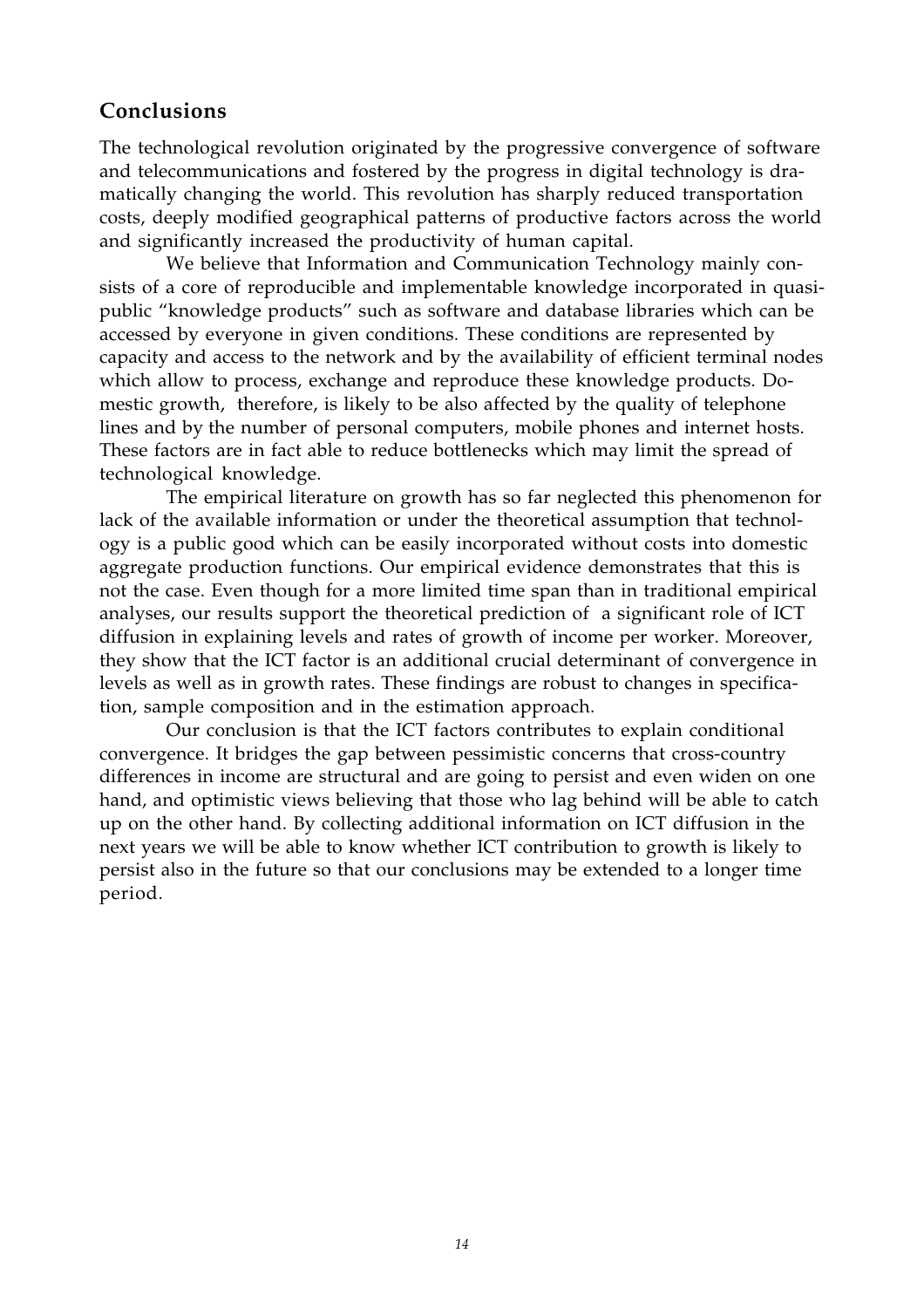## **References**

Alesina, A. and Perotti, R., 1994, The political economy of growth: a critical survey of the recent literature, *World Bank Economic Review*, 8 (3), pp.351-71.

Barro R. and Sala-i-Martin, X., 1992, Convergence, *Journal of Political Economy*, 100, pp.223-251.

Barua, A., Kriebel, C. and Mukhopadhyay, T. [1991], "Information Technology and Business Value: An Analytic and Empirical Investigation," University of Texas at Austin Working Paper, (May).

Berndt, E. R., Morrison, C. J. and Rosenblum, L. S., [1992], "High-tech Capital Formation and Labor Composition in U.S. Manufacturing Industries: an Exploratory Analysis," National Bureau of Economic Research Working Paper No. 4010, (March).

Becchetti, L., Londono Bedoya D.A. and Paganetto, L., 2000, ICT investment, productivity and efficiency: evidence at firm level using a stochastic frontier approach, CEIS Working paper n.126.

Bender, D. H. [1986], Financial Impact of Information Processing. Vol. 3(2): 22-32.

Brunetti, A., 1997, Political variables in cross-country growth analysis, *Journal of Economic Surveys*, vol. 11. N.2, pp.162-190.

Brynjolfsson. E. and Hitt, L., [1996], "Paradox Lost? Firm-Level Evidence on the Returns to Information Systems Spending", Management Science, (April)

Brynjolfsson, E.; Hitt, L. M., 2000, Beyond Computation: Information Technology, Organizational Transformation and Business Performance, Journal of Economic Perspectives, 14, (4), pp. 23-48

Dawson, J. W., 1998, Institutions, Investment, and Growth: New Cross-Country and Panel Data Evidence, *Economic Inquiry*; 36(4), pp. 603-19.

Durlauf, S.N.and Quah D.T., 1998, The new empirics of economic growth, Center for Economic Performance Discussion Paper N. 384.

Easterly, W. and Rebelo, S., 1993, Fiscal Policy and Economic growth, *Journal of Monetary Economics*, 32 (3), pp.417-58.

Easton, S. T. and Walker, M. A., 1997, Income, Growth, and Economic Freedom, American Economic Review; 87(2), May 1997, pages 328-32.

Efron, B., 1979, Bootstrap methods: another look at the jackknife, Annals of Statistics, 7, 1-26.

Efron, B. and Stein, C., 1981, The jackknife estimate of variance, Annals of Statistics, 9, 586-596.

Efron, B. and Tbishirani, R., 1986, Boostrap measures for standard errors, confidence intervals and other measures of statistical accuracy, Statistical Science, 1, 54-77.

Evans, P., 1997, How fast do economies converge?, *The Review of Economics and Stati*stics, pp.219-225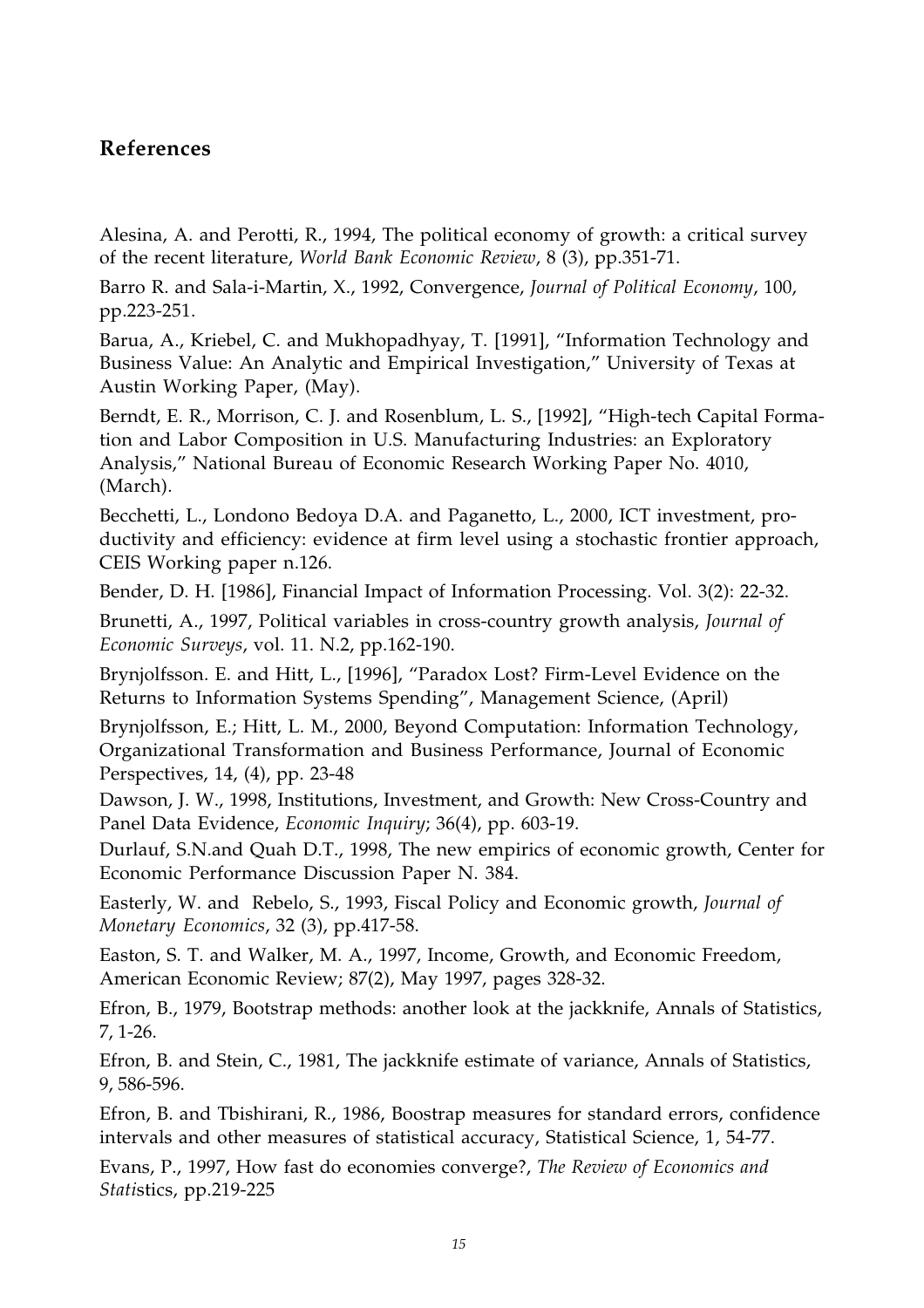Gwartney, J., R. Lawson and D. Samida ,2000, "Economic Freedom of the World: 2000", Vancouver, B.C., The Fraser Institute.

Hall, R. E.; Jones, C. I., 1997, levels of economic activities across countries, American Economic Review, 87 (2), pp. 173-77

Islam, N., 1995, Growth empirics: a panel data approach, *Quarterly Journal of Economics*, pp.1127-1169.

Jorgenson, D. W., Ho, M. S. and Stiroh K. J., 2002, Projecting Productivity Growth: Lessons from the U.S. Growth Resurgence, Federal reserve Bank of Atlanta Economic Review, 87(3), pp.1-12.

Jorgenson, D. W.; Stiroh, K. J., 2000, Raising the Speed Limit: U.S. Economic Growth in the Information Age, Brookings Papers on Economic Activity, 0(1), pp. 125-211

Jorgenson, D. and Stiroh, K.J., 1999, Information technology and growth, *American Economic Review*, Vol. 89, No. 2, pp. 109-115.

King, R.G. and Levine, R., 1992, "Finance and growth: Schumpeter might be right" *The Quarterly Journal of Economics*, August.

Knack, Stephen and Phillip Keefer, 1997, "Does Social Capital Have an Economic Payoff? A Cross-Country Investigation" *Quarterly Journal of Economics* 112, pp. 1251- 88

Lehr, B. and Lichtenberg, F., 1999, Information Technology and Its Impact on Productivity: Firm-Level Evidence from Government and Private Data Sources, 1977- 1993, *Canadian Journal of Economics*; 32(2), pp. 335-62.

Levine, R. and Renelt, D., 1992, A sensitivity analysis of cross-country growth regressions, *American Economic Review*, 82(4), 942-63.

Loveman, G. W. "An Assessment of the Productivity Impact of Information Technologies," MIT Management in the 1990s, Working Paper # 88 – 05, July 1988.

Mankiw, N.G., Romer, D. and Weil, D., 1992, A contribution to the empirics of economic growth, *Quarterly Journal of economics*, pp. 407-437.

Mauro, P., 1995, Corruption and growth, Quarterly Journal of Economics, 110 (3), pp.681-712.

Milgrom P. and Roberts R., 1988, *The Economics of Modern Manufacturing: Products, Technology and Organization,* Stanford Center for Economic Policy Research Discussion Paper 136

Oliner S. D., Sichel D. E., 2002, Information Technology and Productivity: Where Are We Now and Where Are We Going? Federal reserve Bank of Atlanta Economic Review, 87(3), pp. 15-44.

Oliner, S. D.; Sichel, D. E., 2000, The Resurgence of Growth in the Late 1990s: Is Information Technology the Story? Journal of Economic Perspectives, 14 (4), pp. 3- 22

Pagano, M., 1993, Financial markets and growth: an overview, *European Economic Review* 37, pp. 613-622.

Persson, T. and Tabellini, G., 1994, Is inequality harmful for growth?, *American Economic Rev*iew, 84:3, pp. 600-21.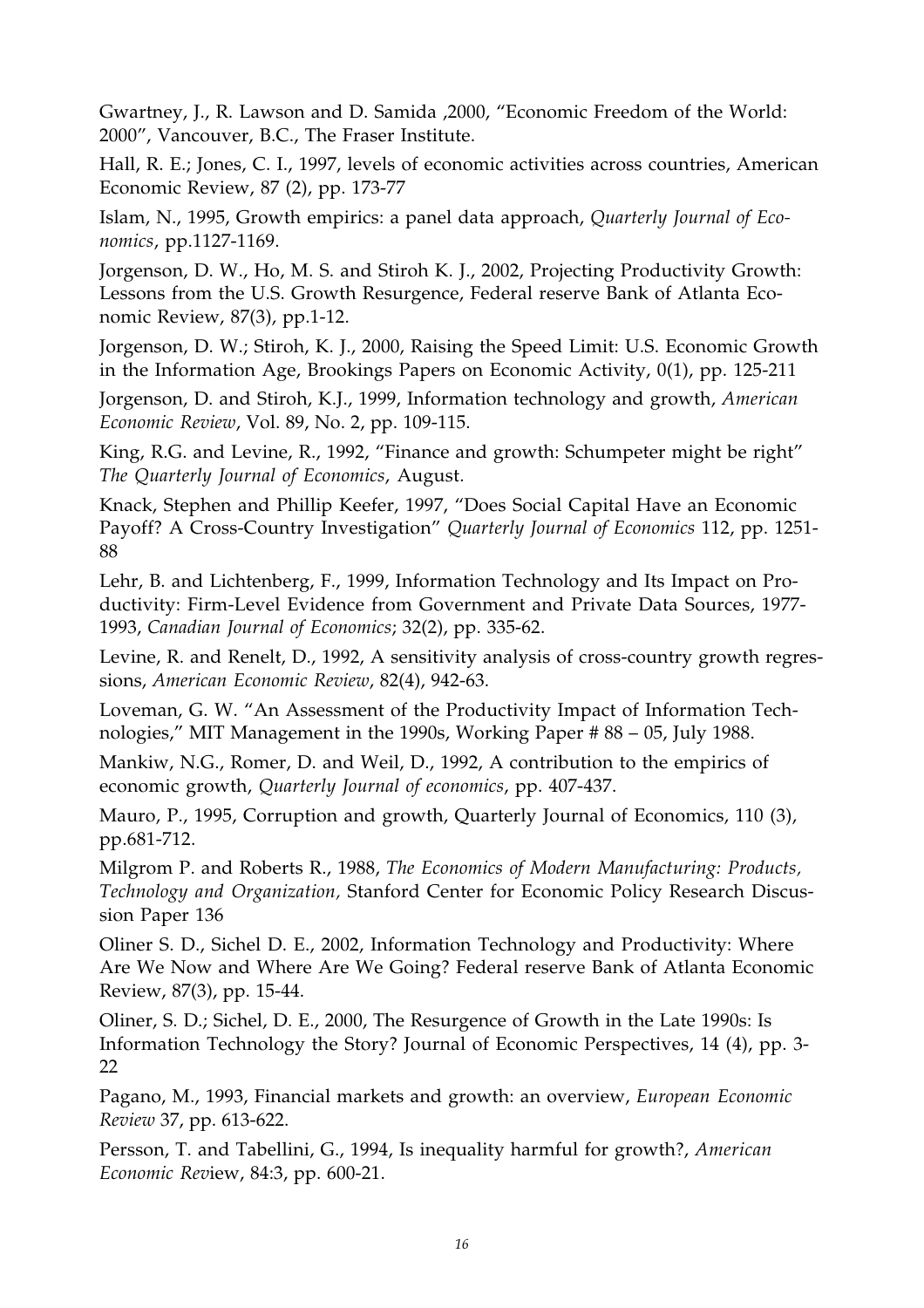Perotti, R., 1996, Growth, income distribution and democracy: what the data say, *Journal of Economic Growth*, 1, pp.149-87.

Roach, S. S. 1991, "Services under Siege: the Restructuring Imperative," *Harvard Business Review* 39(2): 82-92.

Oliner, S. D. and Sichel, D. E., 1994, Computers and Output Growth Revisited: How Big is the Puzzle?, *Brookings Papers on Economic Activity*, 1994(2), pp. 273-334.

Quah, D., 1999, Technology and Growth, The Weightless Economy in Economic Development , *LSE Discussion Paper* no.417.

Roach, Stephen S., 1989, America's White-Collar Productivity Dilemma, Manufacturing Engineering , pp. 104.

Sichel, A., 1997. *The Computer Revolution: An Economic Perspective*. Brookings Institution Press, Washington, DC.

Solow, R.M., 1956, A contribution to the theory of economic growth, *Quarterly Journal of Economics*, 70, pp.65-94.

Stiroh, K.J., 1998, Computers productivity and input substitution, *Economic Inquiry*, 36 (2), pp. 175-91.

Strassmann, P. A., 1990, The Business Value of Computers: An Executive's Guide. New Canaan, CT, Information Economics Press.

Temple, J., 1999, The new growth evidence, *Journal of Economic Literature*, 37, pp.112- 156.

Wachtel, P., 2000, Equity Markets and Growth: Cross-Country Evidence on Timing and Outcomes, 1980-1995, Journal of Banking and Finance, v. 24, iss. 12, pp. 1933-57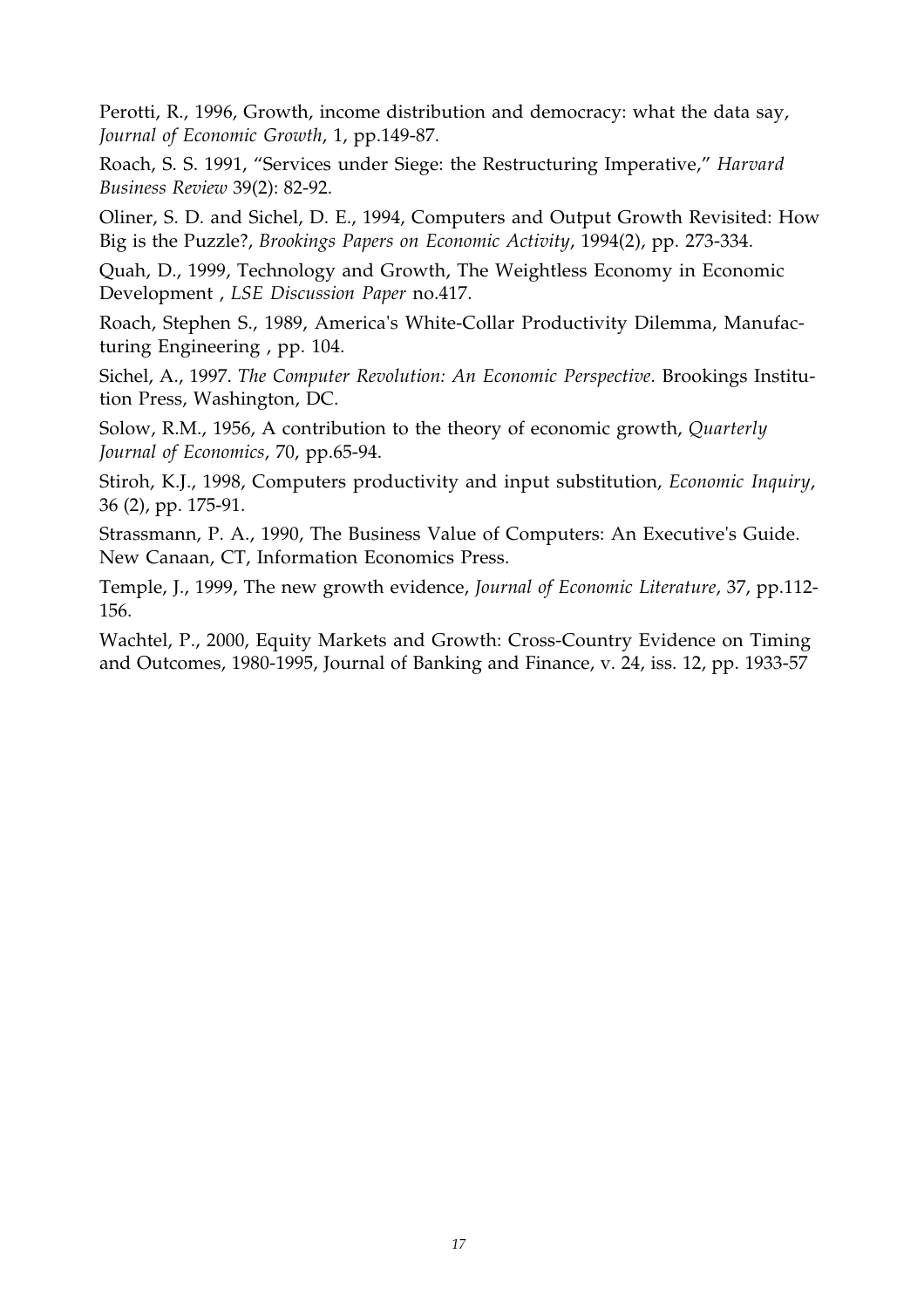



tion/mean ratio of internet hosts (or the number of computers with active Internet Protocol (IP) addresses connected tion/mean ratio of internet hosts (or the number of computers with active Internet Protocol (IP) addresses connected sdICT4: standard deviation/mean ratio of personal computers (per 1,000 people). The last symbol represents sdICT sdICT4: standard deviation/mean ratio of personal computers (per 1,000 people). The last symbol represents sdICT Note: sdICT1: standard deviation/mean ratio of main telephone lines per 1.000 people; sdICT2: standard devia-Note: sdICT1: standard deviation/mean ratio of main telephone lines per 1.000 people; sdICT2: standard deviato the internet) per 10,000 people; sdICT3: standard deviation/mean ratio of mobile phones (per 1,000 people). to the internet) per 10,000 people; sdICT3: standard deviation/mean ratio of mobile phones (per 1,000 people). (COMPOSITE INDEX): unweighted average of ICT1, ICT2, ICT3 and ICT4. (COMPOSITE INDEX): unweighted average of ICT1, ICT2, ICT3 and ICT4.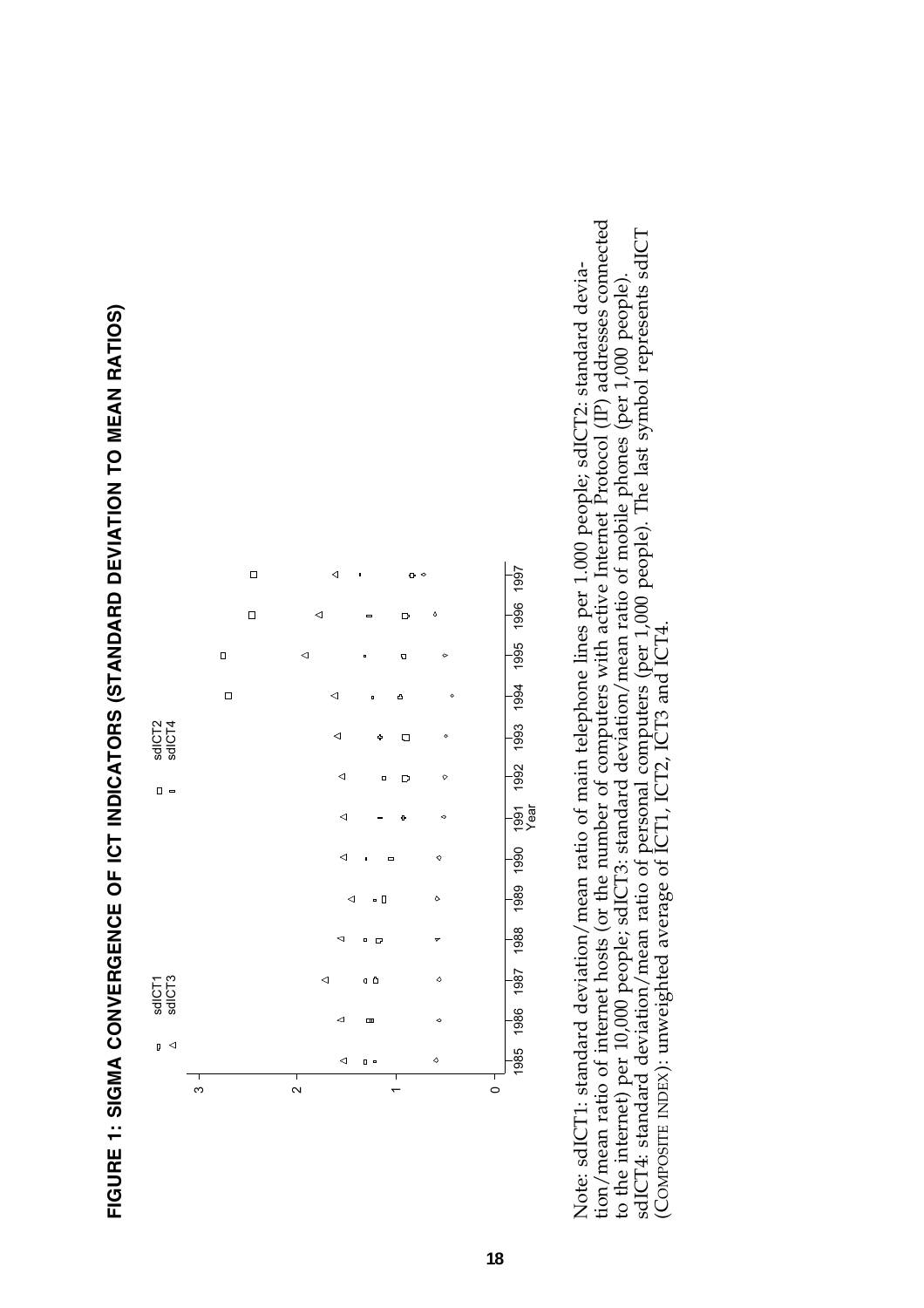| ֚֚֡֬<br>֧֚֚֚֚֚֚֚֚֚֚֚֝֝֝<br>ׇ֧֖֖֖֧֖֖֖֧֚֚֚֚֚֚֚֚֚֚֚֚֚֚֚֚֚֚֚֚֚֚֚֚֝֝֝֝֝֝֝֬֝֝֬֝֬֝֬֝֬֝֬֝֬֝֬֝֬֝֬֝֬֝֬ |
|----------------------------------------------------------------------------------------------|
|                                                                                              |
|                                                                                              |
|                                                                                              |
|                                                                                              |
|                                                                                              |
|                                                                                              |
|                                                                                              |
|                                                                                              |
|                                                                                              |
|                                                                                              |
|                                                                                              |
|                                                                                              |
|                                                                                              |
|                                                                                              |
|                                                                                              |
|                                                                                              |
|                                                                                              |
|                                                                                              |
|                                                                                              |
|                                                                                              |
|                                                                                              |
|                                                                                              |
|                                                                                              |
|                                                                                              |
|                                                                                              |
|                                                                                              |
|                                                                                              |
| ׇ֠                                                                                           |
|                                                                                              |
| ֚֚֚֬<br>$\overline{\phantom{a}}$                                                             |
|                                                                                              |
|                                                                                              |
|                                                                                              |
| ֠                                                                                            |
|                                                                                              |
|                                                                                              |
|                                                                                              |
|                                                                                              |
|                                                                                              |
| ֖֖֖֖֪֪ׅ֖֪֪ׅ֖֪֪֪ׅ֖֚֚֚֚֚֚֚֚֚֚֚֚֚֚֚֚֬֝֝֝֝֝֝֝֝                                                   |
|                                                                                              |
|                                                                                              |
|                                                                                              |
|                                                                                              |
|                                                                                              |
|                                                                                              |
|                                                                                              |
|                                                                                              |
|                                                                                              |
|                                                                                              |
|                                                                                              |
|                                                                                              |

|                              |               | $(1991 - 1997)$                       |               |               |                          | $(1983 - 1997)$        |                            |
|------------------------------|---------------|---------------------------------------|---------------|---------------|--------------------------|------------------------|----------------------------|
|                              |               |                                       |               |               | Equation (1)<br>with the |                        | $(1)$ with the<br>Equation |
|                              | MRW-type      | ion(1)<br>Equat                       | Equation (1)  | Equation (1)  | composite                |                        | composite                  |
|                              | estimate      | with ICT1                             | with ICT3     | with ICT4     | index                    | <b>MRW</b>             | index                      |
| $Ln(sk)-ln(n+g+d)$           | 0.017         | $-0.003$                              | $-0.008$      | 0.008         | 0.003                    | 0.363                  | 0.086                      |
|                              | $[2.280]$ **  | $[-0.430]$                            | $[-1.260]$    | $[1.610]$ *   | [0.540]                  | [2.060]                | [0.63]                     |
| $ln(s_h) - ln(n + g + d)$    | 0.025         | 0.004                                 | 0.004         | 0.002         | 0.007                    | 0.895                  | 0.322                      |
|                              | $[18.240]$ ** | .8201**                               | $[1.750]$ *   | [0.880]       | $[3.380]$ **             | $12.560$ <sup>**</sup> | $[3.69]^{*}$               |
| $g_{\mathcal{K}\mathcal{T}}$ |               | 0.240                                 | 0.118         | 0.230         | 0.174                    |                        | 0.299                      |
|                              |               | $2.080$ ] $*$                         | $[3.000]$ **  | $[2.220]$ *   | $4.5501**$               |                        | $[8.03]$ **                |
| $ln(A_{ICT(0)})$             |               | 0.451                                 | 0.301         | 0.438         | 0.388                    |                        | 0.302                      |
|                              |               | $0.180]$ *<br>$\overline{\mathbf{r}}$ | $10.050$ ] ** | $12.6901**$   | $[9.970]$ **             |                        | $[8.48]$ **                |
| CONSTANT                     | 6.982         | 7.066                                 | 9.000         | 7.779         | 8.905                    | 1.171                  | 6.733                      |
|                              | $[35.920]$ ** | 5901 **<br><u>یا</u>                  | "31.940 **    | $[31.180]$ ** | 38.7801 **               | [1.480]                | $[7.76]$ **                |
| R <sup>2</sup>               | 0.799         | 0.9127                                | 0.877         | 0.939         | 0.9127                   | 0.772                  | 0.874                      |
| Implied $\alpha$             |               |                                       |               |               |                          | 0.160                  |                            |
| Implied $\beta$              |               |                                       |               |               |                          | 0.395                  | 0.242                      |
| Countries                    | 94            | 88                                    | 4<br>7        | こ             | ত<br>ত                   | 100                    | တ္တ                        |
|                              |               |                                       |               |               |                          |                        |                            |

has the end of period value. T-stats are reported in square brackets. \*\* 95 percent significance with bootstrap standard has the end of period value. T-stats are reported in square brackets. \*\* 95 percent significance with bootstrap standard 1,000 people). ICT4: Personal computers (per 1,000 people); ICT COMPOSITE INDEX: unweighted average of ICT1, ICT2, 1,000 people). ICT4: Personal computers (per 1,000 people); ICT COMPOSITE INDEX: unweighted average of ICT1, ICT2, ICT3 and ICT4 where ICT2 is the number of computers with active Internet Protocol (IP) addresses connected to the internet) per 10,000 people. *g* is  $g_{iCT} + g_{Kp}$ , where  $g_{iCT}$  is the growth rate of the selected ICT variable, and  $g_{Kp}$  is assumed constant across countries.  $s_h$ ,  $s_k$  and  $g_{iCT}$  are calculated as estimation perio Note: the Table reports results on the estimation of equation (1). In the second to fourth column the traditional MRW Note: the Table reports results on the estimation of equation (1). In the second to fourth column the traditional MRW  $g_{\text{ICT}}$ t are calculated as estimation period averages, while the dependent variable ICT3 and ICT4 where ICT2 is the number of computers with active Internet Protocol (IP) addresses connected to the  $g_{\text{IGT}}$  is the growth rate of the selected ICT variable, and  $g_{\text{KP}}$  is assumed approach is augmented with ICT variables. ICT1: main telephone lines per 1.000 people. ICT3: Mobile phones (per errors, \* 90 percent significance with bootstrap standard errors. We use the percentile and bias corrected approach approach is augmented with ICT variables. ICT1: main telephone lines per 1.000 people. ICT3: Mobile phones (per errors, \* 90 percent significance with bootstrap standard errors. We use the percentile and bias corrected approach  $g_{\text{ICT}}+g_{\text{KP}}$ , where constant across countries.  $s_h$  ,  $s_k$  and internet) per 10,000 people. with 2000 replications. with 2000 replications.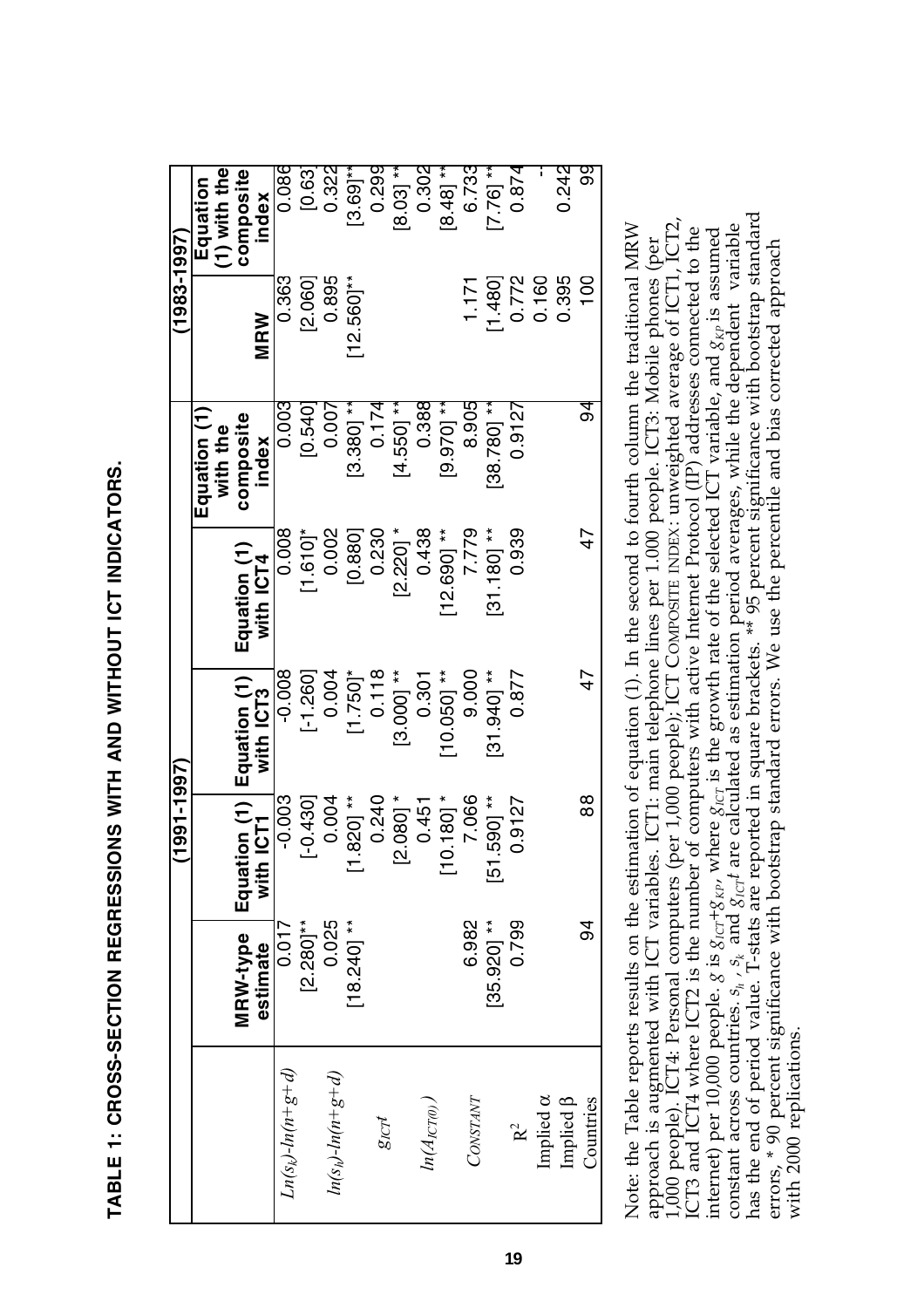TABLE 2 THE DETERMINANTS OF LEVELS OF INCOME PER WORKER ESTIMATED WITH PANEL DATA FIXED EFFECTS<br>AND G2SLS FIXED EFFECTS **TABLE 2 THE DETERMINANTS OF LEVELS OF INCOME PER WORKER ESTIMATED WITH PANEL DATA FIXED EFFECTS AND G2SLS FIXED EFFECTS**

|                         | י<br>ו<br>i |                       |                     |                |            |                                                                                                           |                       |          |             |
|-------------------------|-------------|-----------------------|---------------------|----------------|------------|-----------------------------------------------------------------------------------------------------------|-----------------------|----------|-------------|
|                         |             |                       | PANEL FIXED EFFECTS |                |            |                                                                                                           | G2SLS (FIXED EFFECTS) |          |             |
|                         | MRW-        | ICT1                  | ICT3                | ICT4           | $C.$ index | ICT1                                                                                                      | ICT3                  | ICT4     | $C$ . index |
|                         | type        |                       |                     |                |            |                                                                                                           |                       |          |             |
|                         | estimate    |                       |                     |                |            |                                                                                                           |                       |          |             |
| $ln(s_k)$ - $ln(n+g+d)$ | 0.155       | 0.111                 | 0.137               | 0.155          | 0.166      | 0.103                                                                                                     | 0.177                 | 0.140    | 0.205       |
|                         | [5.760]     | [5.200]               | [3.850]             | 4.060]         | [6.090]    | [4.760]                                                                                                   | [4.330]               | [3.200]  | 5.280       |
| $ln(s_h)$ - $ln(n+g+d)$ | 0.434       | 0.184                 | 0.252               | 0.298          | 0.434      | 0.138                                                                                                     | 0.119                 | 0.126    | $0.436\,$   |
|                         | [10.530]    | [5.020]               | [5.240]             | [6.810]        | [0.550]    | [3.550]                                                                                                   | [2.370]               | [2.280]  | [9.900]     |
| $ln(A_{ICT})$           |             | 0.265                 | 0.051               | 0.138          | 0.027      | 0.314                                                                                                     | 0.094                 | 0.212    | 0.120       |
|                         |             | [14, 860]             | [12.660]            | 14.290]        | [2.150]    | 14.420                                                                                                    | 13.840                | 13.190]  | [1.920]     |
| CONSTANT                | 5.191       | 6.048                 | 6.712               | 5.981          | 5.155      | 6.206                                                                                                     | 7.544                 | 7.092    | 5.032       |
|                         | [17.440]    | $[24.960]$ $[17.100]$ |                     | 15.960         | 17.380     | 25.030                                                                                                    | 17.780]               | 15.460   | 15.320      |
| $R^2$ (within           | 0.295       | 0.56                  | 0.623               | 0.671          | $0.30\,$   | 0.552                                                                                                     | 0.779                 | 0.755    | 0.198       |
| group)                  |             |                       |                     |                |            |                                                                                                           |                       |          |             |
| Obs.                    | 465         | 465                   | 310                 | 293            | 465        | 465                                                                                                       | 196                   | 181      | 465         |
| Countries               | 56          | 97                    | 74                  | $\overline{C}$ | 97         | 97                                                                                                        | <u>ភ</u>              | <u>ದ</u> | 97          |
|                         |             | In the G2SLS panel    |                     |                |            | estimate $ln(A_{ICT})_t$ is instrumented with $ln(A_{ICT})_t$ , $ln(A_{ICT})_t$ , and $ln(A_{ICT})_{t-4}$ |                       |          |             |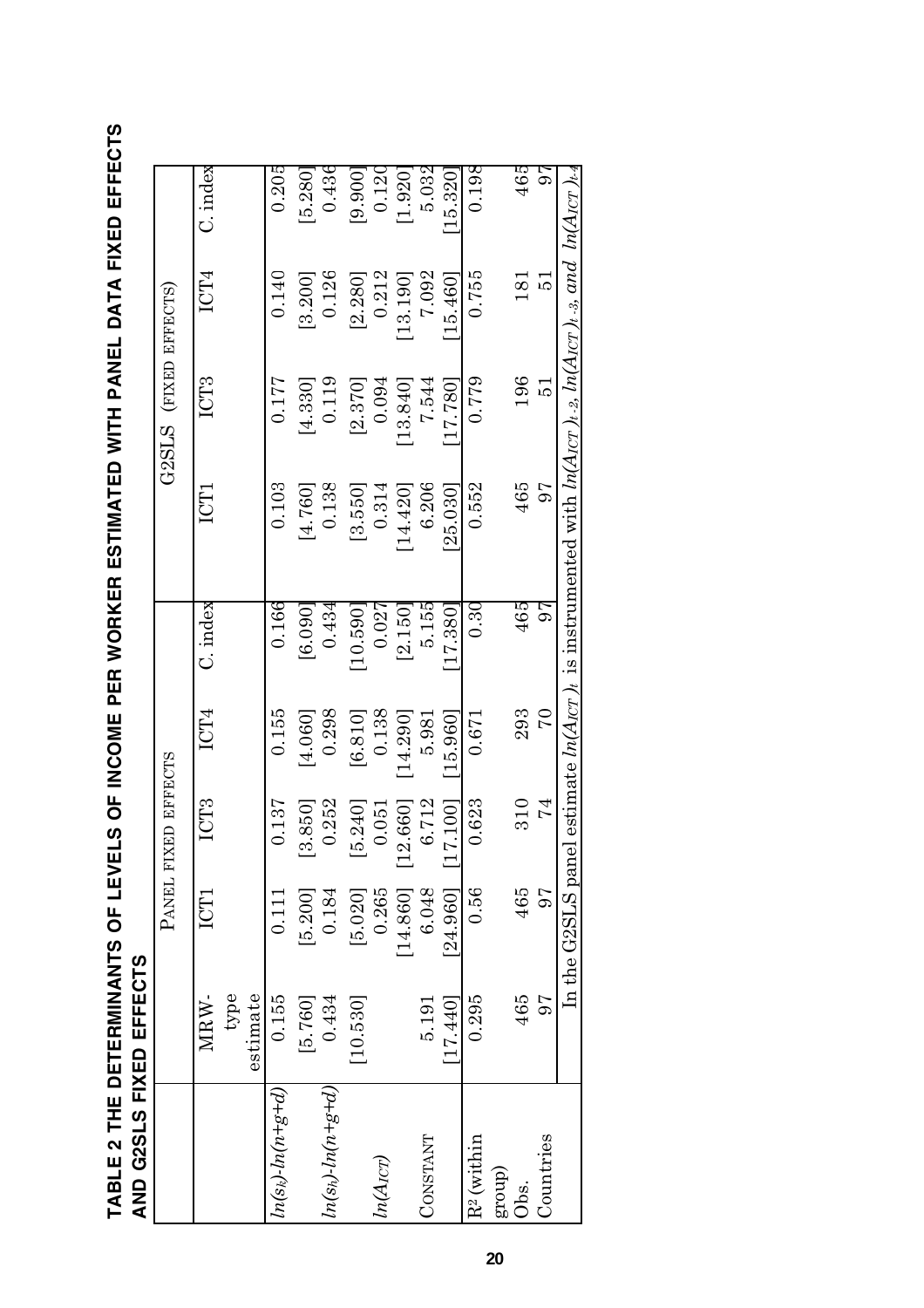| TABLE 3: GROWTH REGRESSIONS WITH AND WITHOUT ICT INDICATORS |  |
|-------------------------------------------------------------|--|
|                                                             |  |
|                                                             |  |

|                         |                 | DEPENDENT VARIABLE:                          | LOG DIFFERENCE GDP PER WORKING AGE PERSON (1985-1997) |                           |                          |                 |                          |
|-------------------------|-----------------|----------------------------------------------|-------------------------------------------------------|---------------------------|--------------------------|-----------------|--------------------------|
|                         |                 |                                              | $(1991 - 1997)$                                       |                           |                          | $(1983 - 1997)$ |                          |
|                         | MRW-<br>TYPE    | $\widehat{\ominus}$<br>WITH ICT1<br>EQUATION | EQUATION (1)<br>WITH ICT3                             | EQUATION (1)<br>WITH ICT4 | Equation (1)<br>WITH THE | MRW             | EQUATION (1)<br>WITH THE |
|                         | <b>ESTIMATE</b> |                                              |                                                       |                           | COMPOSITE                |                 | COMPOSITE                |
|                         |                 |                                              |                                                       |                           | <b>INDEX</b>             |                 | <b>INDEX</b>             |
| $ln(s_k)$ - $ln(n+g+d)$ | 0.010           | .144<br>$\dot{\circ}$                        | 0.009                                                 | 0.011                     | 0.143                    | 0.407           | 0.312                    |
|                         | $[4.818]$ **    | $[3.080]$ **                                 | $\left[3.437\right]$ **                               | $[4.903]$ **              | $[3.440]$ **             | $[5.140]$ **    | $[4.370]**$              |
| $ln(s_h)$ - $ln(n+g+d)$ | 0.002           | 031<br>$\dot{\circ}$                         | 0.001                                                 | 0.001                     | 0.036                    | 0.081           | $-0.0004$                |
|                         | $[2.814]$ **    | [0.930]                                      | [1.146]                                               | [1.089]                   | [1.280]                  | [1.510]         | $[-0.010]$               |
| $g_{ICT}$               |                 | 020<br>$\dot{\circ}$                         | 0.030                                                 | 0.105                     | 0.021                    |                 | 0.124                    |
|                         |                 | [0.790]                                      | $[1.955]$ *                                           | $[2.225]$ **              | [1.100]                  |                 | $[5.500]$ **             |
| $Ln(A_{ICT(1985)})$     |                 | <b>131</b><br>$\dot{\circ}$                  | 0.060                                                 | 0.121                     | 0.063                    |                 | 0.102                    |
|                         |                 | $[3.040]$ **                                 | $[3.297]$ **                                          | $[4.199]$ **              | $[4.590]$ **             |                 | [4.500]                  |
| $Ln(Y/L)_{1985})$       | $-0.038$        | 041<br><u>়</u>                              | $-0.169$                                              | $-0.240$                  | $-0.075$                 | $-0.095$        | $-0.227$                 |
|                         | $[-1.414]$      | 050]<br>$[-1.0]$                             | $[-3.399]$ **                                         | $[-4.124]$ **             | $[-2.140]$ **            | $[-2.140]$ *    | $[-4.630]$ **            |
| CONSTANT                | 0.170           | 585<br>$\dot{\mathsf{C}}$                    | 1.409                                                 | 1.664                     | $-0.171$                 | $-1.495$        | 0.783                    |
|                         | [0.857]         | $[-1.410]$                                   | $[3.028]$ **                                          | $[3.457]$ **              | $[-0.420]$               | $[-4.010]$ **   | [1.330]                  |
| R <sup>2</sup>          | 0.311           | 208<br>0.4                                   | 0.520                                                 | 0.557                     | 0.4549                   | 0.369           | 0.5346                   |
| Test: $\beta=0$         | 0.006           | 363<br>$\dot{\circ}$                         | 0.258                                                 | 0.282                     | 0.272                    | 0.129           |                          |
| Implied $\lambda$       |                 |                                              |                                                       |                           |                          | 0.024           | 0.034                    |
| Countries               | 94              | 88                                           | 47                                                    | 47                        | ত্র<br>০                 | 56              | 94                       |
|                         |                 |                                              |                                                       |                           |                          |                 |                          |

\*\* 95 percent significance with bootstrap standard errors, \* 90 percent significance with bootstrap standard errors. We use the percentile and bias corrected approach with 2000 replications. \*\* 95 percent significance with bootstrap standard errors, \* 90 percent significance with bootstrap standard errors. We use the percentile and bias corrected approach with 2000 replications.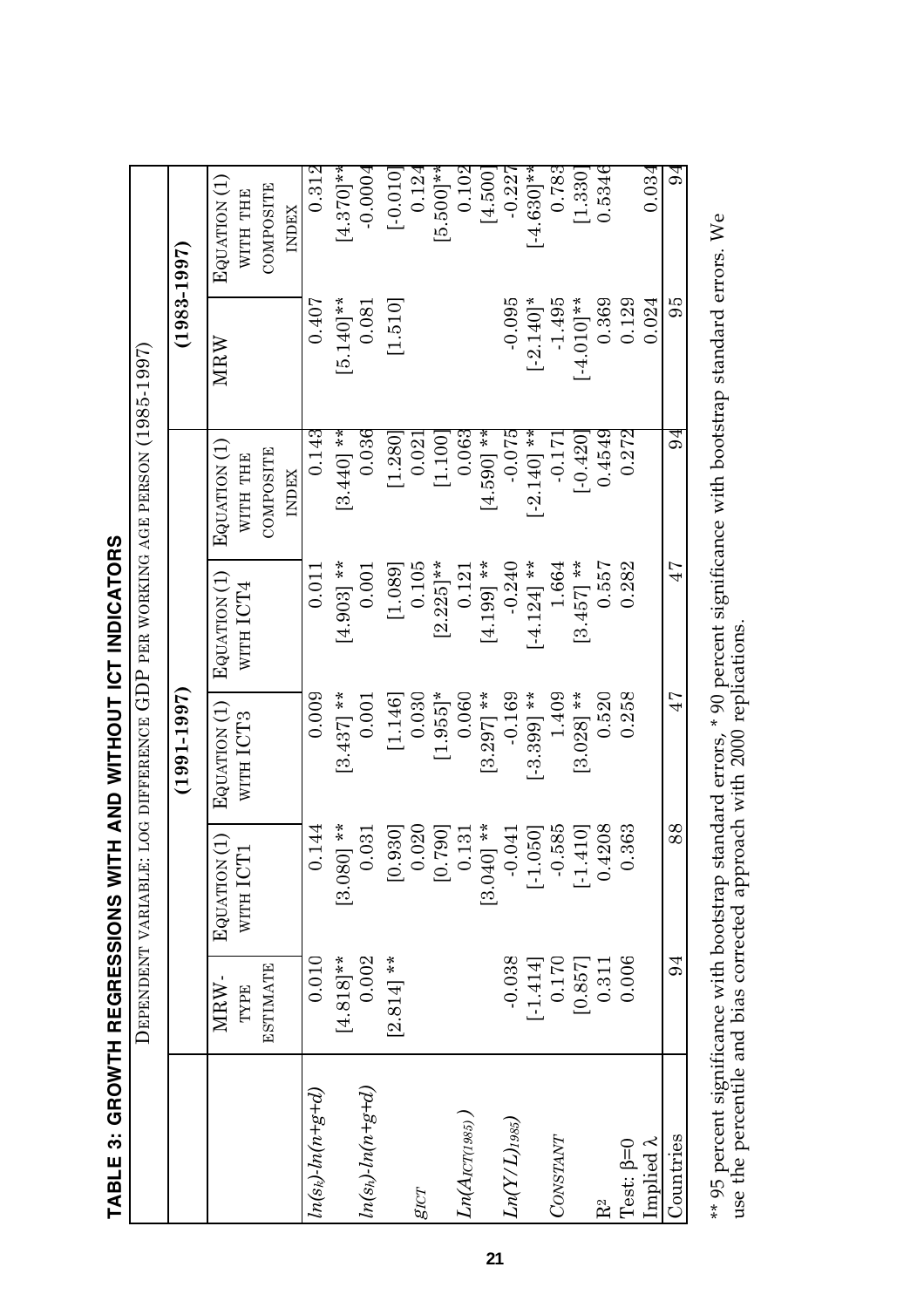| ř           |  |
|-------------|--|
|             |  |
| ć<br>÷<br>נ |  |
| F           |  |
|             |  |
| E           |  |
|             |  |
|             |  |

|                                          |      | Telephone mainlines<br>(per 1000 people) |      |                | ತಿ    | Internet hosts<br>er 10,000 | people) |           |      | (per 1,000 people) | Mobile phones |                     |      | Personal computers<br>(per 1,000 people) |      |           |
|------------------------------------------|------|------------------------------------------|------|----------------|-------|-----------------------------|---------|-----------|------|--------------------|---------------|---------------------|------|------------------------------------------|------|-----------|
| <b>Country Nane</b><br><u>호</u>          |      | First year                               |      | Last year      | First | year                        |         | Last year |      | 으                  |               | <b>Country Nane</b> |      | First year                               |      | Last year |
| Algeria                                  | 1965 | 0.<br>ق                                  | 1997 | 47.5           | 1994  | 0.004                       | 997     | 0.011     | 1990 | 0.019              | 1997          | 0.508               | 990  | 0.996                                    | 1997 | 4.200     |
| Angola<br>$\sim$                         | 1960 | $\ddot{1}$                               | 1997 | 5.3            | 1994  | 0.000                       | 997     | 0.015     | 1993 | 0.107              | <b>1997</b>   | 0.608               | 997  | 0.700                                    | 997  | 0.700     |
| Argentina<br>S                           | 1960 | 44.3                                     | 1997 | 191.0          | 1994  | 0.368                       | 997     | 5.321     | 1989 | 0.072              | 997           | 56.303              | 988  | 4.430                                    | 997  | 39.216    |
| Australia<br>4                           | 1960 | 148.0                                    | 1997 | 505.0          | 1994  | 90.037                      | 997     | 381.828   | 1987 | 0.271              | 997           | 264.324             | 988  | 03.030                                   | 997  | 362.162   |
| Austria<br>5                             | 1960 | 60.8                                     | 1997 | 492.0          | 1994  | 34.002                      | 997     | 108.283   | 1985 | 1.291              | 997           | 143.742             | 988  | 39.474                                   | 1997 | 210.657   |
| Bangladesh<br>ٯ                          | 1977 | $\overline{0}$ .                         | 1996 | 2.6            | 1994  | 0.000                       | 996     | 0.000     | 1992 | 0.002              | 995           | 0.021               |      | #N/D                                     |      |           |
| <b>Barbados</b><br>L                     | 1960 | 30.0                                     | 1997 | 404.0          | 1994  | 0.000                       | 997     | 0.755     | 1991 | 1.884              | 997           | 29.888              | 995  | 57.471                                   | 995  | 57.471    |
| Belgium<br>∞                             | 1960 | 85.1                                     | 1997 | 468.0          | 1994  | 17.250                      | 997     | 84.511    | 1986 | 0.385              | 997           | 95.490              | 988  | 50.556                                   | 1997 | 235.294   |
| Benin<br>ഗ                               | 1960 | $\overline{0}$ .                         | 1997 | C.3            | 1994  | 0.000                       | 997     | 0.022     | 1995 | 0.192              | 997           | 0.752               | 995  | 0.547                                    | 1997 | 0.900     |
| <b>Bolivia</b><br>$\Xi$                  | 1980 | 25.2                                     | 1997 | 68.8           | 1994  | 0.000                       | 997     | 0.693     | 1991 | 0.074              | 997           | 14.929              |      |                                          |      |           |
| Botswana                                 | 1970 | 7.3                                      | 1997 | 56.0           | 1994  | 0.000                       | 997     | 1.553     | 995  | 0.000              | 996           | 0.000               | 994  | 6.993                                    | 996  | 13.400    |
| Brazil<br>$\sim$                         | 1975 | 20.3                                     | 1997 | 107.0          | 1994  | 0.383                       | 997     | 4.196     | 1990 | 0.005              | 997           | 27.500              | 988  | 1.786                                    | 997  | 26.250    |
| Faso<br>Burkina<br>S                     | 1970 | $\overline{0}$                           | 1997 | 3.2            | 1994  | 0.000                       | 997     | 0.046     | 1995 | 0.000              | 997           | 0.135               | 990  | 0.113                                    | 1997 | 0.700     |
| Burundi<br>$\overline{4}$                | 1965 | $\overline{0}$                           | 1997 | 2.5            | 1994  | 0.000                       | 997     | 0.012     | 1993 | 0.061              | 997           | 0.100               |      |                                          |      |           |
| Cameroon<br>$\overline{1}$               | 1960 | $\overline{0}$ .                         | 1997 | 5.3            | 1994  | 0.000                       | 997     | 0.054     | 1994 | 0.124              | 997           | 0.302               | 990  | 1.304                                    | 995  | 1.504     |
| Canada<br>$\frac{6}{1}$                  | 1960 | 278.4                                    | 1997 | 609.0          | 1994  | 63.728                      | 997     | 227.928   | 1985 | 0.463              | 997           | 38.900              | 980  | 4.065                                    | 1997 | 270.627   |
| Cape Verde<br>$\overline{1}$             | 1960 | 0.9                                      | 1997 | 81.8           | 1994  | 0.000                       | 997     | 0.399     | 1995 | 0.000              | 997           | 0.049               |      |                                          |      |           |
| Central African<br>Rep.<br>$\frac{8}{1}$ | 1978 | $\Xi$                                    | 1997 | 2.8            | 1994  | 0.000                       | 1997    | 0.018     | 1995 | 0.013              | 1997          | 0.200               |      |                                          |      |           |
| Chad<br>$\overline{0}$                   | 1965 | $\overline{0}$ .                         | 1997 | $\overline{1}$ | 1994  | 0.000                       | 995     | 0.000     | 995  | 0.000              | 997           | 0.000               |      |                                          |      |           |
| Chile<br>20                              | 1960 | 17.3                                     | 1997 | 180.0          | 1994  | 2.181                       | 997     | 3.109     | 1989 | 0.376              | 997           | 28.082              | 988  | 4.688                                    | 997  | 54.110    |
| China<br>$\overline{2}$                  | 1975 | $\frac{8}{1}$                            | 1997 | 55.7           | 994   | 0.005                       | 997     | 0.209     | 1987 | 0.001              | 997           | 10.476              | 1988 | 0.268                                    | 1997 | 5.952     |
| Colombia<br>22                           | 1960 | 17.2                                     | 1997 | 148.0          | 1994  | 0.327                       | 997     | 1.724     | 1994 | 2.516              | 997           | 34.807              | 1992 | 9.581                                    | 1997 | 33.425    |
| Comoros<br>23                            | 1970 | $\Xi$                                    | 1997 | 8.4            | 994   | 0.000                       | 995     | 2.656     | 995  | 0.000              | 997           | 0.000               | 970  | 0.000                                    | 995  | 0.266     |
| Costa Rica<br>24                         | 1970 | 23.1                                     | 1997 | 169.0          | 1994  | 2.440                       | 997     | 12.295    | 1992 | 1.003              | 997           | 18.559              |      |                                          |      |           |
| Denmark<br>25                            | 1960 | 182.0                                    | 1997 | 633.0          | 1994  | 35.396                      | 1997    | 259.278   | 1982 | 1.406              | 1997          | 272.727             | 1988 | 58.480                                   | 1997 | 360.200   |
| Dominican Rep.<br>26                     | 1980 | 19.0                                     | 1997 | 87.5           | 1994  | 0.000                       | 1997    | 0.031     | 1990 | 0.442              | 1997          | 16.049              |      |                                          |      |           |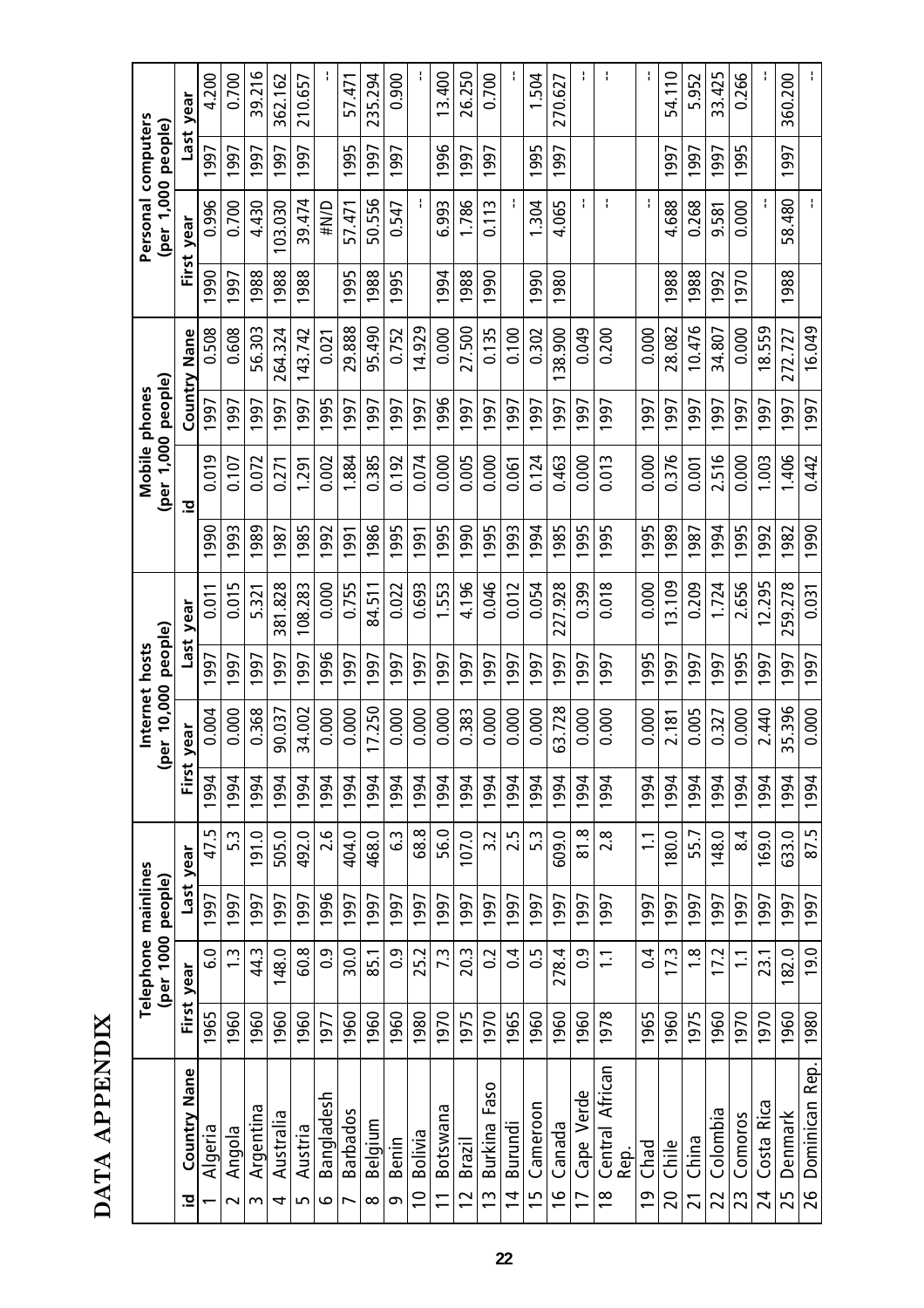|                                     |      | Telephone mainlines |      |                     |       |                     | Internet hosts |         |                | Mobile phones      |             |             |       | Personal computers |      |                        |
|-------------------------------------|------|---------------------|------|---------------------|-------|---------------------|----------------|---------|----------------|--------------------|-------------|-------------|-------|--------------------|------|------------------------|
|                                     |      | (per 1000 people)   |      |                     |       | (per 10,000 people) |                |         |                | (per 1,000 people) |             |             |       | (per 1,000 people) |      |                        |
| Nane<br>Country<br><u>호</u>         |      | First year          | Last | year                | First | year                | Last           | year    |                | <u>호</u>           | Country     | Nane        | First | year               | Last | year                   |
| Ecuador<br>27                       | 1965 | 93                  | 1997 | 75.2                | 1994  | 0.290               | 997            | 0.903   | 994            | 1.598              | $\sqrt{66}$ | 3.445       | 1991  | 1.905              | 1995 | 13.043                 |
| Arab<br>Egypt,<br>Rep.<br>28        | 1960 | <b>P.5</b>          | 1997 | 55.6                | 1994  | 0.027               | 1997           | 0.314   | 1987           | 0.052              | 1997        | 0.116       | 1994  | 3.368              | 1997 | 7.300                  |
| El Salvador<br>29                   | 1965 | 4.0                 | 1996 | 56.1                | 1994  | 0.000               | 1997           | 0.337   | 1993           | 0.302              | 1997        | 6.779       |       |                    |      |                        |
| Ethiopia<br>$\overline{5}$          | 1960 | $\frac{3}{2}$       | 1997 | 2.6                 | 1994  | 0.000               | 1997           | 0.000   | 995            | 0.000              | 1997        | 0.000       |       | ł                  |      | ł.                     |
| 這<br>$\overline{3}$                 | 1960 | 13.1                | 1997 | 91.9                | 1994  | 0.065               | 1997           | 0.000   | 994            | 1.438              | 1997        | 6.658       |       |                    |      |                        |
| Finland<br>32                       | 1960 | 96.6                | 1997 | 556.0               | 1994  | 33.84               | 997            | 653.631 | 982            | 0.549              | 997         | 417.476     | 990   | 100.000            | 1997 | 310.680                |
| France<br>33                        | 1960 | 48.0                | 1997 | 575.0               | 1994  | 14.447              | 1997           | 49.840  | 986            | 0.163              | 1997        | 99.487      | 1988  | 55.258             | 1997 | 174.359                |
| Ghana<br>$\overline{3}$             | 1965 | 2.2                 | 1997 | 5.7                 | 1994  | 0.000               | 1997           | 0.153   | 992            | 0.025              | 1997        | 1.200       | 1983  | 0.000              | 1997 | 1.600                  |
| Greece<br>35                        | 1960 | 21.8                | 1997 | 516.0               | 1994  | 3.381               | 1997           | 8.733   | 993            | 4.615              | 997         | 89.333      | 1988  | 12.000             | 1997 | 44.762                 |
| Guatemala<br>36                     | 1960 | 4.4                 | 1997 | 40.8                | 1994  | 0.000               | 1997           | 0.839   | 990            | 0.033              | 1997        | 6.114       | 1993  | 1.047              | 1995 | 3.006                  |
| Guinea<br>37                        | 1960 | 9.0                 | 1997 | 2.5                 | 1994  | 0.003               | 997            | 0.003   | 993            | 0.006              | 997         | 0.377       | 1994  | 0.054              | 1997 | 0.344                  |
| Guinea-Bissau<br>$\frac{8}{3}$      | 1960 | $\overline{0}$ .    | 1997 | $\frac{8}{6}$       | 1994  | 0.000               | 997            | 0.088   | 995            | 0.000              | 1997        | 0.000       |       | ł.                 |      |                        |
| Haiti<br>39                         | 1981 | 3.6                 | 1997 | $\overline{8.0}$    | 1994  | 0.000               | 1997           | 0.000   | 995            | 0.000              | 1997        | 0.000       |       | ł.                 |      | ł.                     |
| Honduras<br>$\overline{a}$          | 1975 | 5.6                 | 1997 | 36.8                | 1994  | 0.000               | 997            | 0.986   | 995            | 0.000              | 997         | 2.271       |       |                    |      |                        |
| Hong Kong<br>China<br>$\frac{4}{1}$ | 1960 | 25.7                | 1997 | 565.0               | 1994  | 20.591              | 1997           | 74.839  | 1984           | 0.186              | 1997        | 343.077     | 1988  | 25.688             | 1997 | 230.769                |
| Hungary<br>$\overline{4}$           | 1960 | 24.3                | 1997 | 304.0               | 1994  | 6.627               | 997            | 33.302  | 990            | 0.255              | 997         | 69.314      | 1988  | 8.286              | 997  | 49.020                 |
| Iceland<br>43                       | 1960 | 187.5               | 1997 | 617.0               | 1994  | 69.55               | 997            | 521.481 | 986            | 10.864             | 997         | 544<br>241. | 990   | 39.063             | 995  | 205.224                |
| India<br>$\frac{4}{3}$              | 1960 | $\overline{0}$      | 1997 | $\frac{6}{8}$       | 1994  | 0.004               | 1997           | 0.050   | 995            | 0.083              | 1997        | 0.924       | 1988  | 0.185              | 1997 | 2.094                  |
| Indonesia<br>45                     | 1960 | $\frac{8}{2}$       | 1997 | 24.7                | 1994  | 0.009               | 997            | 0.542   | 984            | 0.011              | 997         | 4.557       | 988   | 0.581              | 997  | 7.960                  |
| Ireland<br>46                       | 1960 | 39.0                | 1997 | 411.0               | 1994  | 5.281               | 997            | 90.224  | 985            | 0.085              | 997         | 146.027     | 1990  | 106.286            | 1997 | $\frac{300}{5}$<br>241 |
| Israel<br>47                        | 1960 | 30.6                | 1997 | 450.0               | 1994  | 22.645              | 1997           | 104.764 | 990            | 3.207              | 997         | 282.572     | 1988  | 44.346             | 1997 | 186.125                |
| Italy<br>$\frac{8}{3}$              | 1960 | 60.9                | 1997 | 447.0               | 1994  | 4.951               | 997            | 36.849  | 985            | 0.112              | 997         | 204.100     | 986   | 9.353              | 1997 | 13.043                 |
| Coast<br><b>Novl</b><br>QÞ          | 1960 | 0.9                 | 1997 | 9.3                 | 1994  | 0.000               | 997            | 0.175   | 995            | 0.000              | 997         | 2.353       | 1996  | 1.351              | 1997 | 3.268                  |
| Jamaica<br>50                       | 1960 | 12.2                | 1996 | 140.0               | 1994  | 0.308               | 997            | 1.366   | 591            | 1.059              | 996         | 21.667      | 1994  | 3.457              | 1996 | 4.563                  |
| <b>Inpapel</b><br>51                | 1960 | თ<br>38.            | 1997 | 479.0               | 1994  | 7.731               | 997            | 5.794   | 981            | 0.113              | 997         | 303.968     | 1985  | 17.355             | 1997 | 202.381                |
| Jordan<br>52                        | 1960 | 13.7                | 1997 | 69.7                | 1994  | 0.000               | 1997           | 0.383   | $\frac{1}{90}$ | 0.338              | 1995        | 2.114       | 1994  | 5.769              | 1997 | 8.700                  |
| Kenya<br>53                         | 1965 | 2.8                 | 1997 | $\overline{\infty}$ | 1994  | 0.000               | 1997           | 0.160   | 1992           | 0.044              | 1997        | 0.162       | 1990  | 0.348              | 1997 | 2.300                  |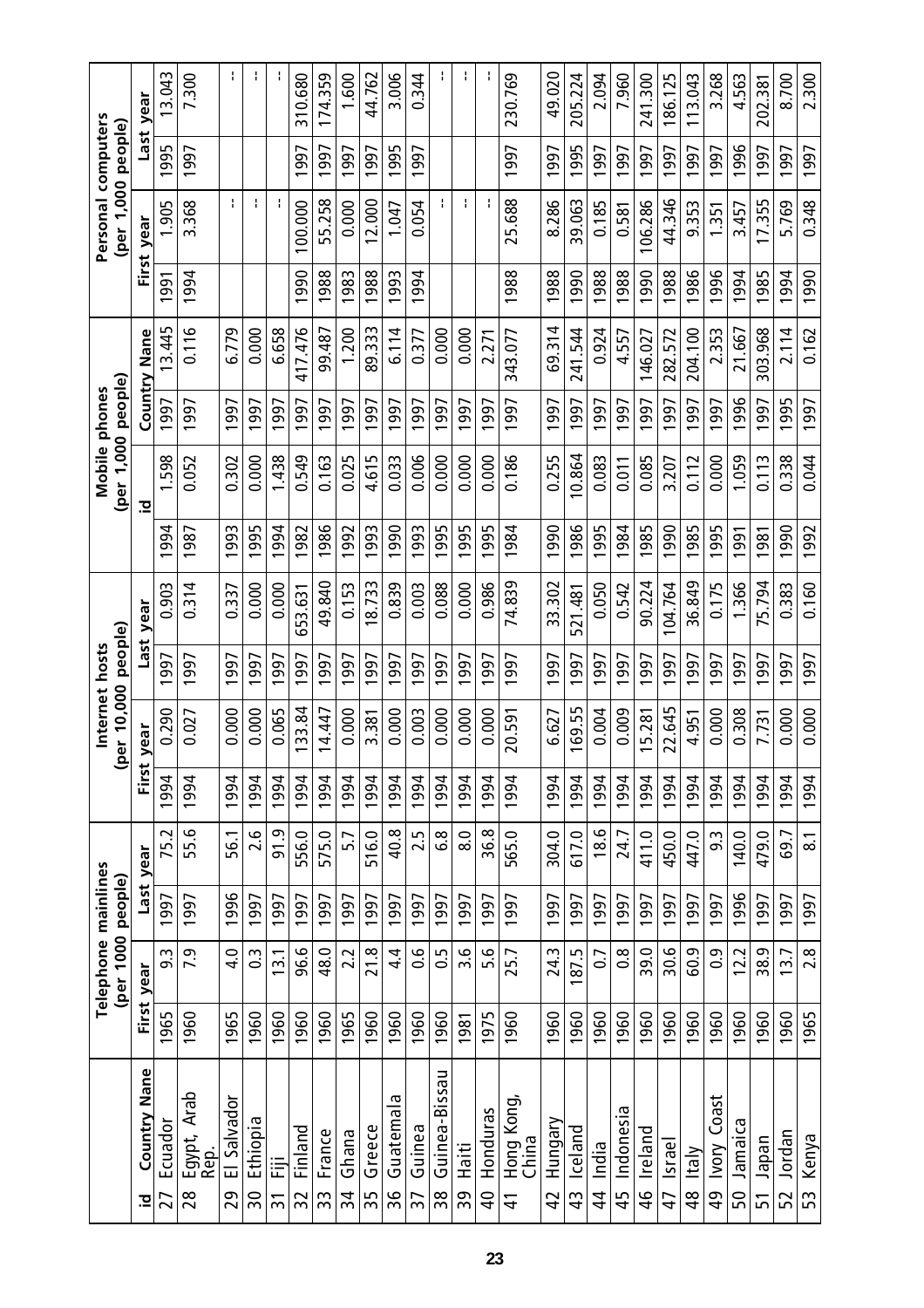|                           |      | Telephone mainlines |      |                |       |           | Internet hosts |         |      |                    | Mobile phones |             |       | Personal computers |      |            |
|---------------------------|------|---------------------|------|----------------|-------|-----------|----------------|---------|------|--------------------|---------------|-------------|-------|--------------------|------|------------|
|                           |      | (per 1000 people)   |      |                | ಿ     | er 10,000 | people)        |         |      | (per 1,000 people) |               |             |       | (per 1,000 people) |      |            |
| <b>Country Nane</b><br>으  |      | First year          |      | Last year      | First | year      | Last           | year    |      | 흐                  | Country       | <b>Nane</b> | First | year               |      | Last year  |
| Korea, Rep.<br>54         | 1965 | 7.7                 | 1997 | 444.0          | 1994  | 4.020     | 997            | 28.782  | 986  | 0.172              | 997           | 150.217     | 988   | 11.190             | 997  | 150.652    |
| Luxembour.<br>55          | 1960 | 116.1               | 1997 | 669.0          | 1994  | 2.525     | 1997           | 91.435  | 1985 | 0.109              | 1997          | 160.766     | 1996  | 375.303            | 1996 | 375.303    |
| Madagasca<br>56           | 1965 | $\ddot{1}$          | 1997 | 2.7            | 994   | 0.000     | 997            | 0.029   | 1994 | 0.021              | 1997          | 0.300       | 997   | <b>300</b>         | 997  | <b>300</b> |
| <b>Malawi</b><br>57       | 1965 | $\overline{0}$      | 1997 | 4.0            | 1994  | 0.000     | 1997           | 0.000   | 1995 | 0.039              | 1996          | 0.366       |       |                    |      |            |
| Malaysia<br>58            | 1960 | 5.8                 | 1997 | 195.0          | 1994  | 0.815     | 997            | 8.707   | 1986 | 0.675              | 997           | 113.364     | 1988  | 4.142              | 1997 | 46.083     |
| leN<br>59                 | 1960 | $\overline{0}$      | 1997 | 2.0            | 994   | 0.000     | 997            | 0.028   | 995  | 0.000              | 997           | 0.247       | 995   | 0.278              | 997  | 0.600      |
| Malta<br>င္ပ              | 1960 | 29.7                | 1997 | 498.0          | 1994  | 0.000     | 1997           | 20.933  | 1991 | 6.333              | 1997          | 47.074      | 0661  | 14.045             | 1995 | 80.645     |
| Mauritania<br>5           | 1970 | 0.4                 | 1997 | 5.4            | 1994  | 0.000     | 997            | 0.000   | 995  | 0.000              | 997           | 0.000       | 996   | 5.319              | 1996 | 5.319      |
| Mauritius<br>29           | 1960 | $\overline{5}$      | 1997 | 195.0          | 1994  | 0.000     | 997            | .838    | 990  | 2.075              | 997           | 32.456      | 1987  | 0.456              | 997  | 78.947     |
| Mexico<br>33              | 1960 | 9.7                 | 1997 | 96.0           | 1994  | 0.720     | 1997           | 3.735   | 1988 | 0.018              | 1997          | 18.154      | 1988  | 4.469              | 1997 | 37.344     |
| Morocco<br>54             | 1960 | 67                  | 1997 | 49.9           | 1994  | 0.000     | 997            | 0.325   | 987  | 0.003              | 1997          | 2.709       | 993   | 1.149              | 997  | 2.545      |
| Mozambiq<br>59            | 1960 | $\ddot{c}$          | 1997 | 3.6            | 994   | 0.000     | 997            | 0.026   | 995  | 0.000              | 997           | 0.137       | 996   | 0.843              | 997  | 1.600      |
| Myanmar<br>99             | 1960 | $\frac{5}{2}$       | 1997 | <u>م.</u>      | 1994  | 0.000     | 1997           | 0.001   | 1993 | 0.015              | 1997          | 0.183       |       |                    |      | ÷          |
| Namibia<br>57             | 1981 | 31.1                | 1997 | 58.0           | 1994  | 0.000     | 997            | 2.157   | 1995 | 2.258              | 1997          | 7.764       | 1996  | 12.658             | 1997 | 18.600     |
| Nepal<br>89               | 1975 | 50                  | 1997 | 7.7            | 1994  | 0.000     | 1997           | 0.074   | 1995 | 0.000              | 1997          | 0.000       |       |                    |      |            |
| Netherlands<br>69         | 1960 | 90.8                | 1997 | 564.0          | 1994  | 55.807    | 997            | 218.851 | 1985 | 0.331              | 997           | 109.554     | 988   | 50.676             | 1997 | 280.255    |
| New<br>$\overline{C}$     | 1960 | 225.9               | 1997 | 486.0          | 1994  | 87.193    | 1997           | 413.927 | 1987 | 0.738              | 1997          | 149.077     | 1991  | 96.802             | 1997 | 263.852    |
| Zealand                   |      |                     |      |                |       |           |                |         |      |                    |               |             |       |                    |      |            |
| Nicaragua<br>71           | 1970 | 8.2                 | 1997 | 29.3           | 1994  | 0.114     | 1997           | 1.589   | 1993 | 0.079              | 1997          | 1.818       |       |                    |      | f.         |
| Niger<br>72               | 1960 | $\Omega$            | 1997 | $\frac{6}{1}$  | 994   | 0.000     | 997            | 0.035   | 1995 | 0.000              | 1997          | 0.010       | 1997  | 0.200              | 1997 | 0.200      |
| Nigeria<br>73             | 1960 | 0.4                 | 1996 | 3.5            | 1994  | 0.000     | 1997           | 0.001   | 1993 | 0.086              | 1995          | 0.117       | 1993  | 3.810              | 1997 | 5.100      |
| Norway<br>74              | 1960 | 126.8               | 1997 | 621.0          | 1994  | 11.43     | 997            | 474.635 | 1981 | 0.407              | 997           | 380.700     | 991   | 45.54              | 1997 | 360.800    |
| Pakistan<br>75            | 1960 | $\tilde{c}$         | 1997 | 18.5           | 994   | 0.000     | 997            | 0.075   | 990  | 0.018              | 997           | 0.797       | 990   | 339                | 1996 | 4.478      |
| Panama<br>76              | 1978 | 59.6                | 1997 | 134.0          | 1994  | 0.066     | 1997           | 1.434   | 1995 | 0.000              | 1997          | 6.250       |       | ł                  |      | Ł          |
| Papua New<br>Guinea<br>77 | 1965 | $\frac{1}{2}$       | 1996 | $\frac{6}{10}$ | 1994  | 0.000     | 997            | 0.176   | 1995 | 0.000              | 1996          | 0.693       |       | ł                  |      | ł          |
| Paraguay<br>78            | 1960 | $\frac{6}{4}$       | 1997 | 42.8           | 1994  | 0.000     | 1997           | 0.470   | 1992 | 0.332              | 997           | 16.600      |       | ł.                 |      | ł.         |
| Peru<br>79                | 1965 | 7.2                 | 1997 | 67.5           | 1994  | 0.073     | 1997           | 2.671   | 1990 | 0.076              | 1997          | 17.869      | 1995  | 5.957              | 1997 | 12.300     |
| Philippines<br>80         | 1965 | 2.5                 | 1997 | 29.0           | 1994  | 0.050     | 1997           | 0.586   | 1991 | 0.557              | 1997          | 17.687      | 1988  | 2.058              | 1997 | 13.600     |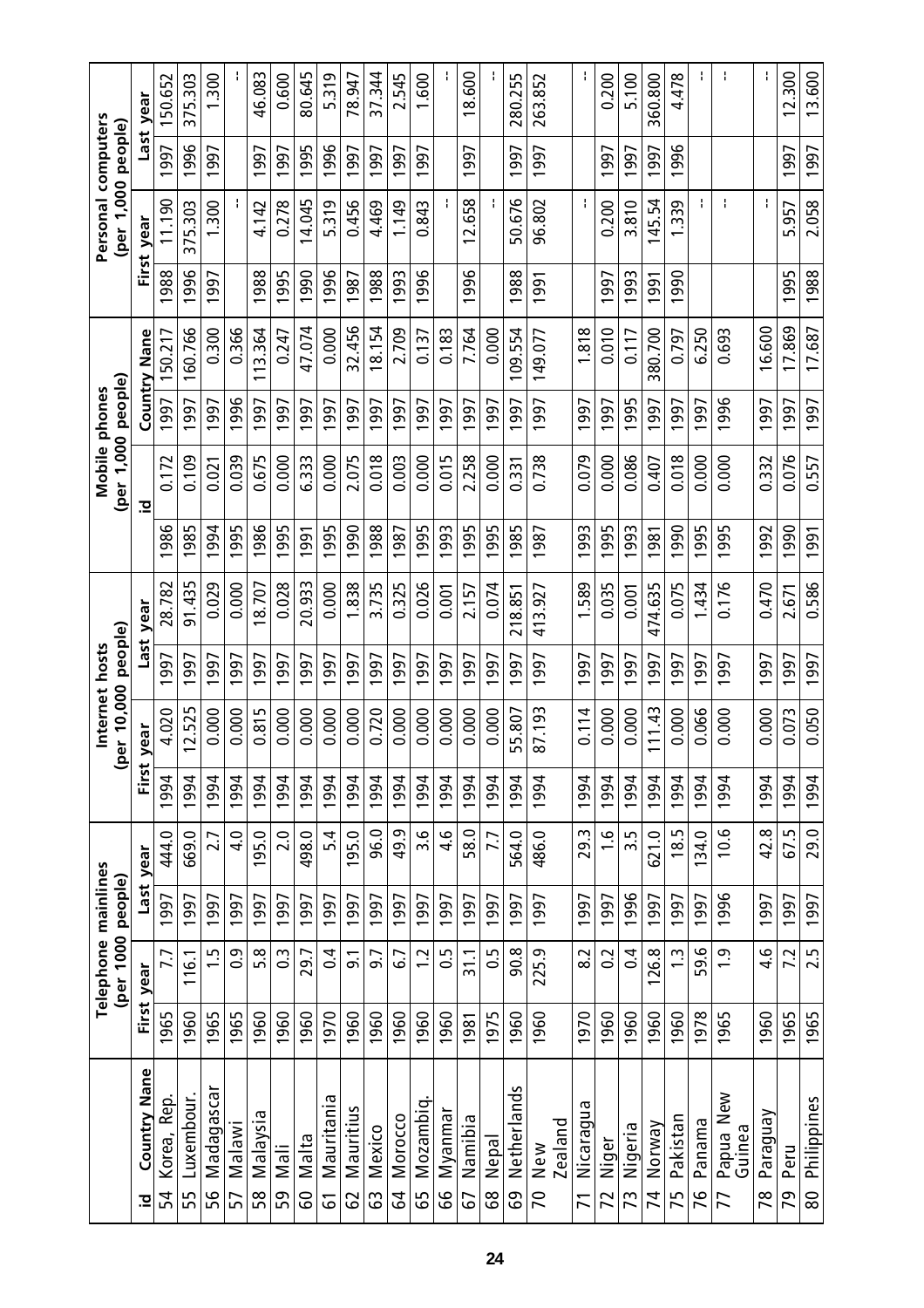|                                   |      | Telephone mainlines      |      |               |       |                   | Internet hosts |                          |      |                    | Mobile phones |                     |       | Personal computers |      |                 |
|-----------------------------------|------|--------------------------|------|---------------|-------|-------------------|----------------|--------------------------|------|--------------------|---------------|---------------------|-------|--------------------|------|-----------------|
|                                   |      | (per 1000 people)        |      |               | ౼     | er 10,000 people) |                |                          |      | (per 1,000 people) |               |                     |       | (per 1,000 people) |      |                 |
| <b>Country Nane</b><br>으          |      | First year               | Last | year          | First | year              | Last           | year                     |      | 흐                  |               | <b>Country Nane</b> | First | year               | Last | year            |
| Poland<br>్ద                      | 1960 | 18.1                     | 1997 | 194.0         | 1994  | 2.796             | 997            | S<br>11.22               | 992  | 0.057              | 997           | 22.145              | 1988  | 3.968              | 1997 | 36.176          |
| Portuga<br>82                     | 1960 | 115                      | 1997 | 402.0         | 1994  | 5.100             | 1997           | 8.247                    | 1989 | 0.284              | 1997          | 51.911              | 1988  | 14.344             | 1997 | 74.447          |
| <b>Rico</b><br>Puerto<br>83       | 1975 | $\overline{811}$         | 1997 | O.<br>351     | 1994  | 0.222             | 997            | 0.298                    | 987  | 1.153              | 996           | 45.187              |       |                    |      |                 |
| Qatar<br>84                       | 1960 | 3.3                      | 1997 | 249.0         | 1994  | 0.000             | 1997           | 4.787                    | 1990 | 7.856              | 1997          | 76.450              | 1994  | 46.555             | 1996 | 62.724          |
| Reunion<br>85                     | 1970 | $\sim$<br>$\frac{8}{10}$ | 1997 | 351.0         | 1994  | 0.000             | 997            | 0.000                    | 5g   | 4.484              | 997           | 39.673              |       |                    |      |                 |
| Romania<br>88                     | 1965 | 16.0                     | 1997 | 167.0         | 994   | 0.230             | 997            | 2.659                    | 993  | 0.035              | 997           | 8.900               | 1990  | 0.431              | 1997 | 8.900           |
| Rwanda<br>87                      | 1960 | $\overline{0}$           | 1996 | 2.7           | 1994  | 0.000             | 1997           | 0.008                    | 1995 | 0.000              | 1997          | 0.000               |       |                    |      |                 |
| Senegal<br>88                     | 1960 | 2.9                      | 1997 | 13.2          | 1994  | 0.000             | 1997           | 0.313                    | 994  | 0.012              | 1997          | 0.792               | 1981  | 0.002              | 1997 | 400<br>$\equiv$ |
| Seychelles<br>စ္စ                 | 1965 | $\frac{9}{4}$            | 1996 | 196.0         | 1994  | 0.000             | 1997           | 4.508                    | 995  | 4.329              | 996           | 5.132               |       |                    |      |                 |
| Sierra Leo.<br>ခ                  | 1965 | $\Xi$                    | 1997 | 3.9           | 1994  | 0.000             | 1997           | 0.000                    | 1995 | 0.000              | 1997          | 0.00                |       |                    |      |                 |
| Singapore<br>51                   | 1960 | 22.7                     | 1997 | 543.0         | 1994  | 5.631             | 1997           | 95.502                   | 988  | 3.789              | 997           | 273.400             | 1988  | 42.105             | 1997 | 500<br>399.     |
| Solomon<br>92                     | 1982 | <u>ی</u>                 | 1997 | 19.3          | 994   | 0.000             | 997            | 0.050                    | 994  | 0.393              | 997           | 1.629               |       | ł.                 |      | ÷.              |
| Somalia<br>93                     | 1960 | 3                        | 1996 | $\frac{5}{1}$ | 1994  | 0.000             | 1995           | 0.000                    | 1995 | 0.000              | 1997          | 0.000               |       | ł                  |      | ł               |
| €<br>South<br>54                  | 1960 | 37.3                     | 1997 | 107.0         | 1994  | 6.693             | 997            | 28.932                   | 989  | 0.107              | 1997          | 36.951              | 1988  | 4.144              | 1997 | 41.570          |
| Spain<br>56                       | 1960 | 42.1                     | 1997 | 403.0         | 1994  | 7.053             | 1997           | 30.980                   | 1986 | 0.044              | 1997          | 110.433             | 1988  | 17.857             | 1997 | 122.137         |
| Sri Lanka<br>96                   | 1960 | 2.3                      | 1997 | 17.0          | 1994  | 0.000             | 1997           | 0.329                    | 990  | 0.059              | 1997          | 6.183               | 1990  | 0.176              | 1997 | 4.086           |
| Sudan<br>57                       | 1960 | $\ddot{1}$               | 1997 | 4.0           | 994   | 0.000             | 997            | 0.001                    | 995  | 0.000              | 997           | 0.136               | 994   | 0.195              | 1997 | 1.147           |
| Suriname<br>98                    | 1975 | 28.8                     | 1997 | 146.0         | 1994  | 0.000             | 1997           | 0.000                    | 1993 | 2.609              | 1997          | 9.359               |       | ł.                 |      |                 |
| Swaziland<br>99                   | 1970 | 5.9                      | 1996 | 24.0          | 1994  | 0.000             | 1997           | 2.504                    | 995  | 0.000              | 1997          | 0.000               |       | f,                 |      |                 |
| Sweden<br>100                     | 1960 | 279.3                    | 1997 | 679.0         | 1994  | 84.741            | 1997           | .464<br>$\overline{321}$ | 981  | 2.452              | 1997          | 358.192             | 1988  | 59.242             | 1997 | 350.282         |
| Switzerland<br>101                | 1960 | 203.4                    | 1997 | 661.0         | 1994  | 67.597            | 1997           | 208.843                  | 1987 | 0.827              | 1997          | 146.685             | 1988  | 52.317             | 1997 | 394.922         |
| ≃<br>Syrian A.<br>10 <sub>2</sub> | 1960 | 8.5                      | 1997 | 87.7          | 1994  | 0.000             | 997            | 0.000                    | 995  | 0.000              | 1997          | 0.000               | 1994  | 0.362              | 1997 | 1.700           |
| Tanzania<br>103                   | 1960 | $\overline{0}$           | 1997 | 3.3           | 994   | 0.000             | 997            | 0.020                    | 994  | 0.013              | 997           | 0.641               | 1997  | 1.600              | 1997 | 1.600           |
| Thailand<br>104                   | 1960 | $1\overline{4}$          | 1997 | 80.0          | 1994  | 0.294             | 1997           | 2.111                    | 1986 | 0.016              | 1997          | 33.003              | 1988  | 1.842              | 1997 | 19.802          |
| Togo<br>105                       | 1960 | $\overline{0}$           | 1997 | 5.8           | 1994  | 0.000             | 1997           | 0.014                    | 995  | 0.00               | 997           | 0.694               | 1995  | 3.623              | 1997 | 5.787           |
| and<br>Trinidad<br>Tobago<br>106  | 1965 | 24.7                     | 1997 | 190.0         | 1994  | 0.000             | 1997           | 3.236                    | 1991 | 0.361              | 1997          | 13.594              | 1991  | 4.237              | 1995 | 20.000          |
| Tunisia<br>107                    | 1960 | ζ3                       | 1997 | 70.1          | 1994  | 0.061             | 1997           | 0.016                    | 1987 | 0.030              | 1997          | 0.821               | 1990  | 2.602              | 1997 | 8.574           |
| 108 Turkey                        | 1960 | $\overline{6}$           | 1997 | 250.0         | 1994  | 0.308             | 1997           | 3.602                    | 1986 | 0.007              | 1997          | 25.596              | 1988  | 2.235              | 1997 | 20.668          |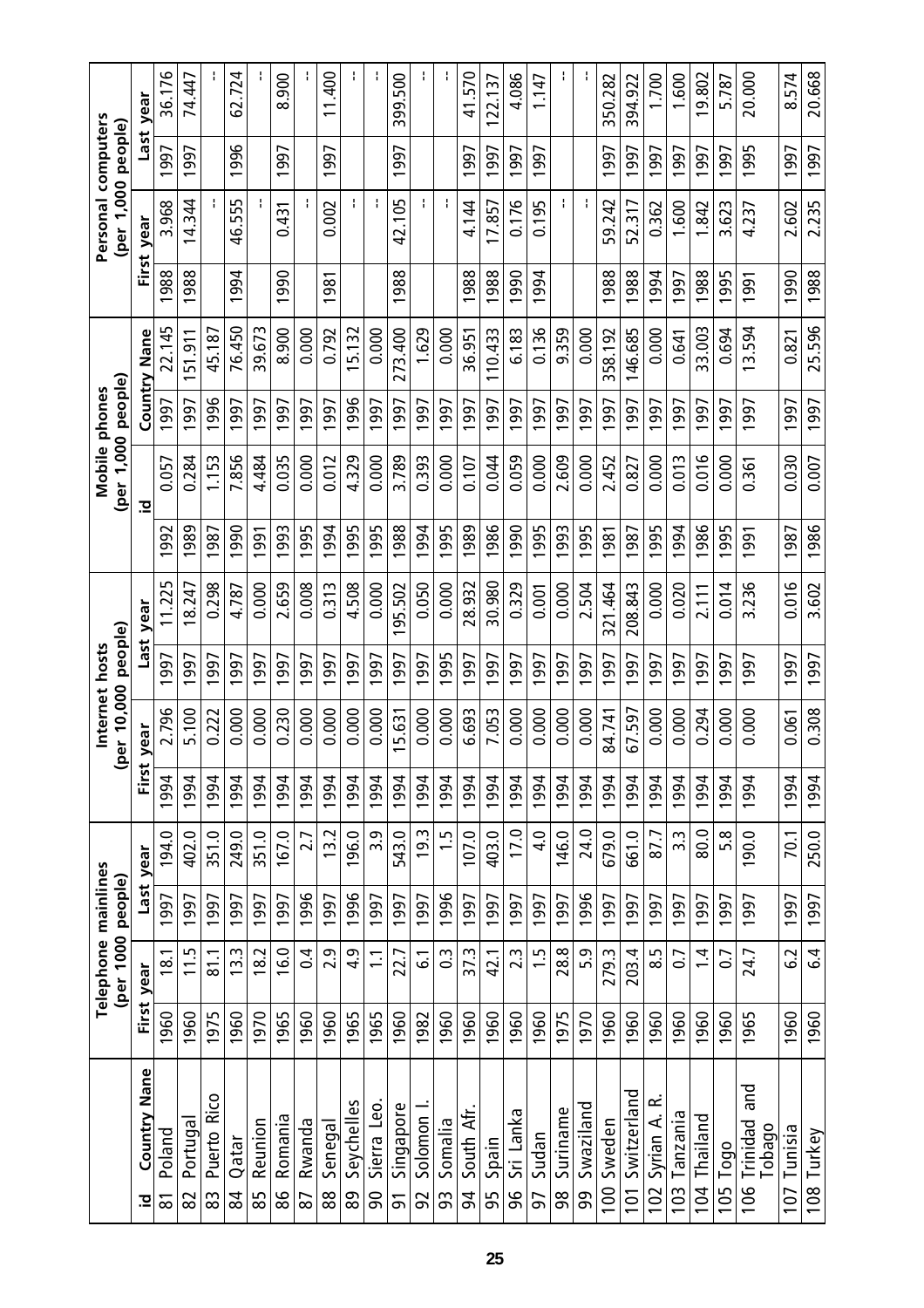|                                  |      |                  | Telephone mainlines<br>(per 1000 people) |                  | ≗           | er 10,000 people)<br>Internet hosts |      |                         |      | (per 1,000 people) | Mobile phones |                     |      | Personal computers<br>(per 1,000 people) |      |           |
|----------------------------------|------|------------------|------------------------------------------|------------------|-------------|-------------------------------------|------|-------------------------|------|--------------------|---------------|---------------------|------|------------------------------------------|------|-----------|
| <b>Country Nane</b><br><u>.a</u> |      | First year       | Last year                                |                  | First       | vear                                |      | Last year               |      | S                  |               | <b>Country Nane</b> |      | First year                               |      | Last year |
| 109 Uganda                       | 1965 | 1.2 l            | 1997                                     | $\frac{1}{24}$   | 1994        | 0.000                               | 1997 | 0.013   1995            |      | 0.091              | 1997          | 0.240               | 1995 | 0.518   1997                             |      | 1.400     |
| 110 UK                           | 1960 | 96.1             | $1997 +$                                 | 540.0            | 1994        | 38.713                              |      | 1997   148.834          | 1985 | 0.883              |               | 1997   151.300      | 1985 | 37.102                                   | 1997 | 242.373   |
| 111 USA                          | 1960 | 272.7            | $-1997$                                  | 644.0            | 1994        |                                     |      | $121.80$   1997 442.013 | 1984 | 0.386              |               | 1997   206.343      | 1981 | 9.217   1997                             |      | 406.716   |
| 112 Uruguay                      | 1965 | 52.7             | 1997                                     | 232.0            | 1994        | 0.543                               | 1997 | 3.135                   | 1992 | 0.546              | 1997          | 45.732              | 1995 | 21.944                                   | 1995 | 21.944    |
| 113 Venezuela                    | 1965 | 19.5             | $-1997$                                  | 116.0            | 1994        | 0.247                               | 1997 | 2.054                   | 1988 | 0.098              | 1997          | 46.121              | 1988 | 5.435                                    | 1997 | 36.638    |
| 114 Yemen, Rep.                  | 1980 | $\overline{2.0}$ | 1997                                     | $\frac{13.3}{ }$ | 1994        | 0.000                               | 1996 | 0.001                   | 1992 | 0.124              | 1996          | 0.554               | 1997 | 1.200                                    | 1997 | 1.200     |
| 115 Zambia                       | 1965 | 47               | 1996                                     | $\frac{4}{9}$    | 1994        | 0.087                               | 1997 | 0.270                   | 1995 | 0.165              | 1996          | 0.329               |      |                                          |      |           |
| 116 Zimbabwe                     | 1975 | 13.2             | 1997                                     |                  | 17.2   1994 | 0.017                               | 1997 | 0.237   1995            |      | 0.000              | 997           | 0.900               | 066  | 0.202   1997                             |      | 9.000     |